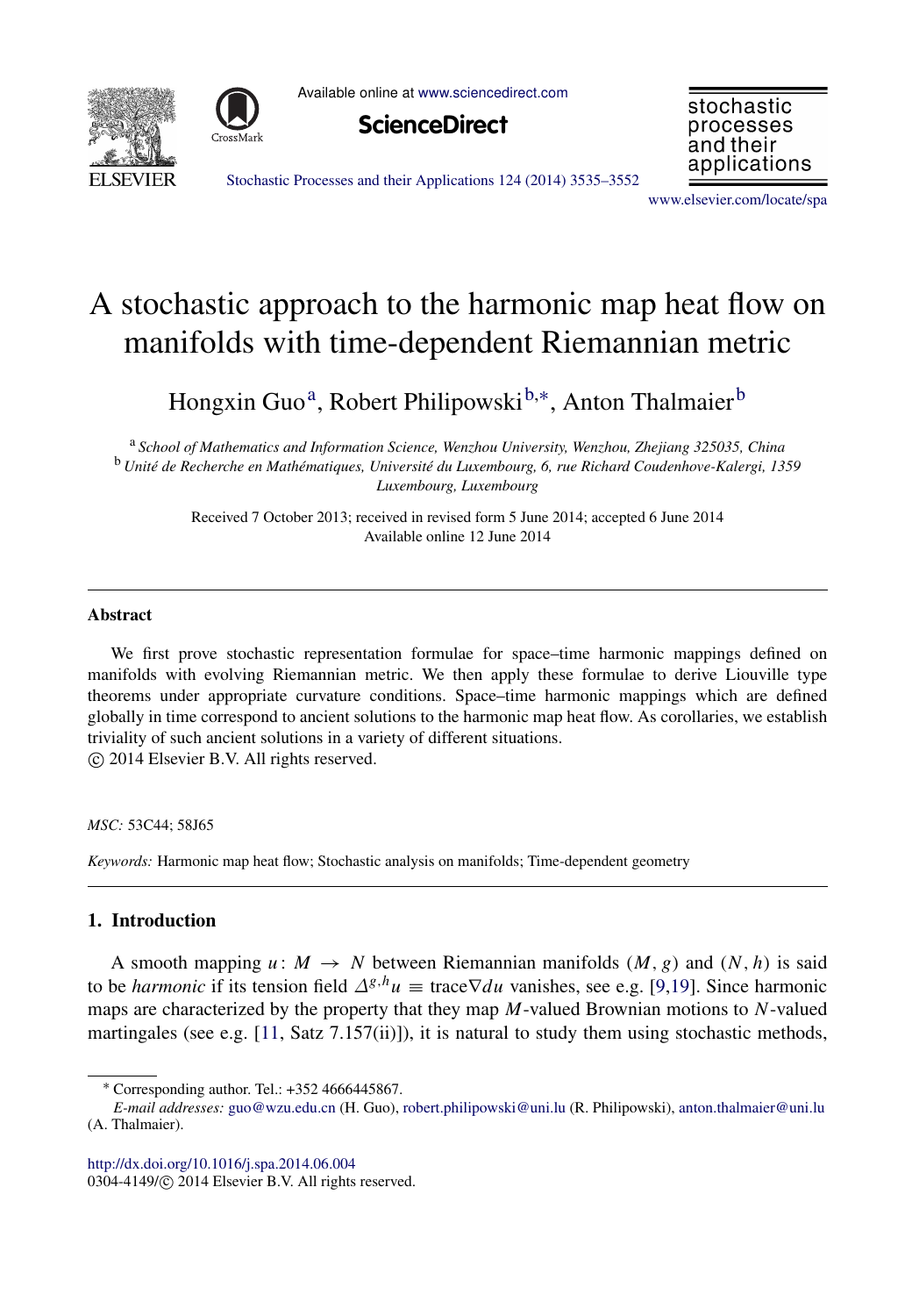and this has been done in a number of papers, e.g. [\[2](#page-16-2)[,8](#page-16-3)[,14](#page-16-4)[,15,](#page-16-5)[29,](#page-17-1)[33\]](#page-17-2). In particular, stochastic representation formulae for the differential of harmonic maps have turned out to be a powerful tool to prove Liouville theorems, i.e. theorems stating that harmonic maps in a certain class of maps and under certain topological or geometric constraints are necessarily constant [\[33\]](#page-17-2).

Due to Perelman's proof of the geometrization and hence the Poincaré conjecture using Ricci flow [\[25,](#page-17-3)[27,](#page-17-4)[26\]](#page-17-5), there is now a strong interest in studying manifolds *M* with time-dependent geometry. In such a context, the notion of harmonic map turns out to be no longer appropriate; however, it is natural to study *space–time harmonic maps* which by time reversal provide solutions to the *harmonic map heat flow* (or *nonlinear heat equation*), see e.g. [\[18](#page-17-6)[,23,](#page-17-7)[35\]](#page-17-8).

The behavior of (positive) solutions to the linear heat equation under Ricci flow has been intensively studied during the last decade, e.g. [\[5](#page-16-6)[,21,](#page-17-9)[22\]](#page-17-10). It is clear from the static case that in the nonlinear situation under Ricci flow also the geometry of the target space will naturally play a crucial role, see e.g. [\[19,](#page-17-0)[31\]](#page-17-11).

Building on our previous work on martingales on manifolds with time-dependent connection [\[10\]](#page-16-7), we establish stochastic representation formulae for space–time harmonic maps and solutions to the harmonic map heat flow defined on a manifold with time-dependent metric. We then apply these formulae to prove Liouville theorems for space–time harmonic maps and ancient solutions to the harmonic map heat flow under appropriate curvature conditions.

## 2. Stochastic representation formulae

Let *M* be a differentiable manifold equipped with a smooth family  $g(t)$  of Riemannian metrics  $(t \in (T_0, T]$  with  $T_0 < T$ , and let  $(N, h)$  be a Riemannian manifold. Let  $u : (T_0, T] \times M \rightarrow N$ be a solution to the harmonic map heat flow

<span id="page-1-0"></span>
$$
\frac{\partial u}{\partial t} = \frac{1}{2} \Delta^{g(t),h} u. \tag{2.1}
$$

Here  $\Delta^{g(t),h}u := \text{trace} \nabla du \in \Gamma(u^*TN)$  denotes the tension field of *u* with respect to  $g(t)$  and *h*. Recall that, for fixed *t*, we have the differential  $du(t, \cdot) \in \Gamma(T^*M, u(t, \cdot)^*TN)$  and the Hessian  $(\nabla du)(t, \cdot) \in \Gamma(T^*M \otimes T^*M, u(t, \cdot)^*TN)$  which provides for each  $(t, x)$  a bilinear map

$$
(\nabla du)(t,x): T_xM \times T_xM \to T_{u(t,x)}N.
$$

The trace of this bilinear map gives the tension  $(\Delta^{g(t),h}u)(t, x) \in T_{u(t,x)}N$  of *u* at  $(t, x)$ . Any solution to Eq. [\(2.1\)](#page-1-0) with  $T_0 = -\infty$  is called an *ancient solution* to the harmonic map heat flow.

**Remark 2.1.** Let  $u : (T_0, T] \times M \rightarrow N$  be a solution to the harmonic map heat flow [\(2.1\)](#page-1-0) and let

$$
\hat{u}(t, \cdot) = u(T - t, \cdot) \quad \text{and} \quad \hat{g}(t) = g(T - t, \cdot)
$$

be defined by time reversal. Then the mapping

 $\hat{u}$ : [0,  $T - T_0 \geq M \rightarrow N$ 

is space–time harmonic with respect to the family  $\hat{g}(t)$  of metrics, i.e.

$$
\frac{\partial \hat{u}}{\partial t} + \frac{1}{2} \Delta^{\hat{g}(t),h} \hat{u} = 0.
$$

In particular, any ancient solution to the harmonic map heat flow  $(2.1)$  gives rise to a space–time harmonic map defined on  $\mathbb{R}_+ \times M$ , and vice versa. For this reason, in the sequel, we formulate our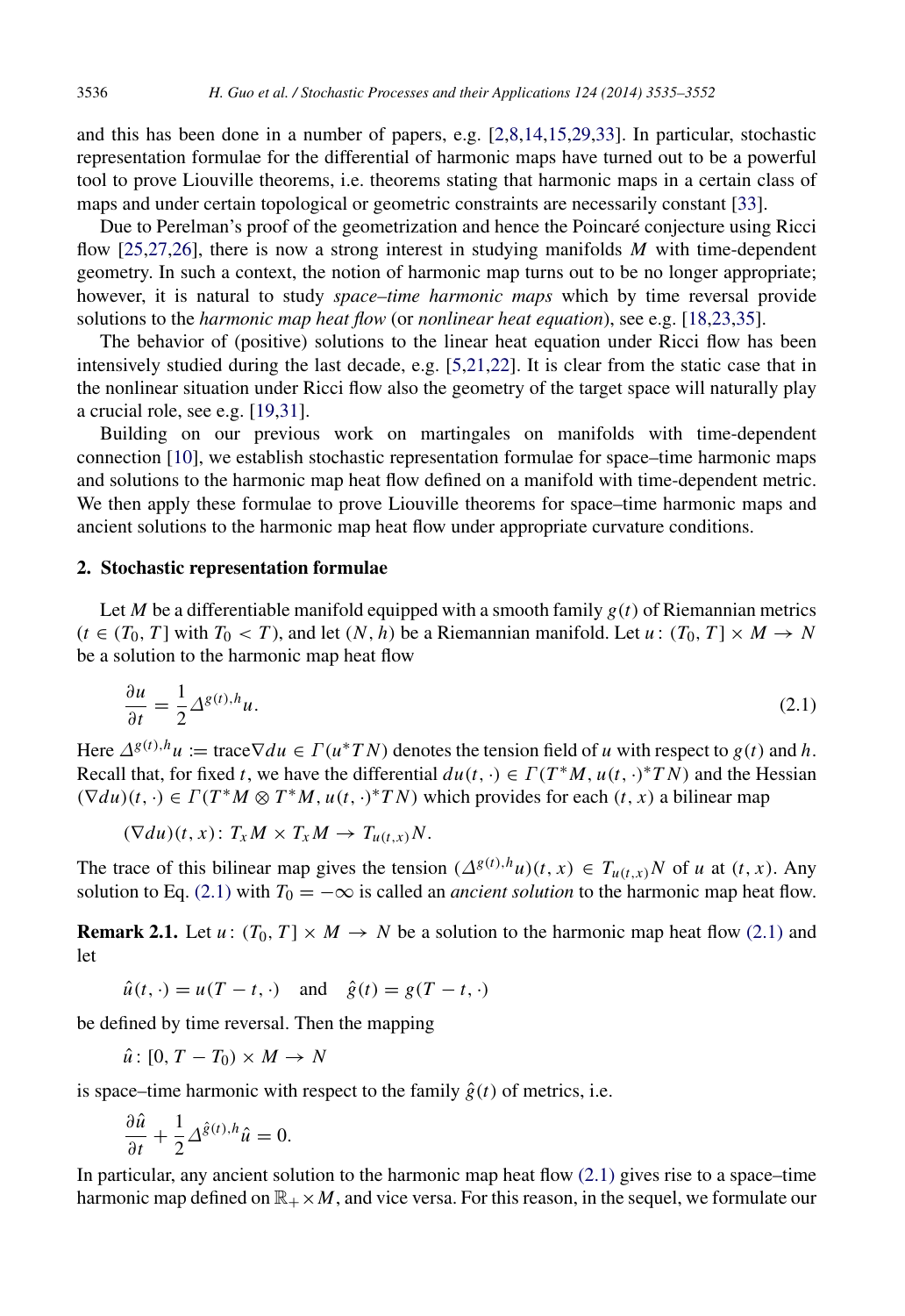results for space–time harmonic maps; however the statements immediately apply to solutions of the harmonic map heat flow by time reversal.

From now on, let  $(g(t))_{t\geq0}$  be a smooth family of Riemannian metrics on *M* and  $(N, h)$  be a Riemannian manifold. Let  $u : [0, \infty) \times M \rightarrow N$  be a space–time harmonic map in the sense that

$$
\frac{\partial u}{\partial t} + \frac{1}{2} \Delta^{g(t),h} u = 0. \tag{2.2}
$$

**Notation 2.2.** Fixing a point *x* ∈ *M*, let  $(X_t)_{t>0}$  be a *g*(*t*)-Brownian motion on *M* [\[1](#page-16-8)[,7](#page-16-9)[,17,](#page-17-12) [16](#page-17-13)[,24\]](#page-17-14) starting at *x*, and consider the image process  $\tilde{X}_t := u(t, X_t)$  taking values in the target manifold *N*. As in [\[10,](#page-16-7) Theorem 9.3 and Remark 9.4] let  $\Theta_{0,t}$ :  $T_xM \to T_{X_t}M$  be the damped parallel transport along *X*, defined by the covariant equation

$$
d\left(\left//_{0,t}^{\text{Riem}}\right)^{-1}\Theta_{0,t}\right)=-\frac{1}{2}\left//_{0,t}^{\text{Riem}}\right)^{-1}\left(-\frac{\partial g}{\partial t}+\text{Ric}^{g(t)}\right)^{\#}\Theta_{0,t}\,dt,\qquad\Theta_{0,0}=\text{id}_{T_xM},
$$

where  $//_{0,t}^{\text{Riem}}: T_xM \rightarrow T_{X_t}M$  is the Riemann-parallel transport along *X*, see [\[10,](#page-16-7) Definition 3.3]. Similarly, in terms of the Riemann curvature tensor  $\tilde{R}$  on *N*, let

$$
\tilde{\Theta}_{0,t} \colon T_{\tilde{X}_0} N \to T_{\tilde{X}_t} N
$$

be the damped parallel transport along  $\tilde{X}$ , defined by the covariant equation

$$
d\left(\frac{1}{0,t}\tilde{\Theta}_{0,t}\right) = -\frac{1}{2}\frac{1}{0,t}\tilde{R}(\tilde{\Theta}_{0,t},d\tilde{X}_t)d\tilde{X}_t
$$
  
= 
$$
-\frac{1}{2}\sum_{i=1}^m \frac{1}{0,t}\tilde{R}\left(\tilde{\Theta}_{0,t},du(t,X_t)\xi_t^i\right)du(t,X_t)\xi_t^i dt, \qquad \tilde{\Theta}_{0,0} = id_{T_{\tilde{X}_0}N},
$$

where  $m = \dim M$  and  $(\xi_t^1, \ldots, \xi_t^m)$  is an adapted  $g(t)$ -orthonormal basis of  $T_{X_t}M$ :

$$
\xi_t^i = //_{0,t}^{\text{Riem}} e_i
$$

for some fixed orthonormal basis  $(e_1, \ldots, e_m)$  of  $T_xM$ .

In [\[10,](#page-16-7) Proposition 9.6], we obtained the following theorem which is crucial for all subsequent results.

**Theorem 2.3.** *For each*  $v \in T_xM$  *the*  $T_{u(0,x)}N$ -valued process

<span id="page-2-0"></span>
$$
\tilde{\Theta}_{0,t}^{-1} du(t, X_t) \Theta_{0,t} v, \quad t \ge 0,
$$

*is a local martingale.*

The following corollary extends [\[3,](#page-16-10) Theorem 5.5] from the case of a fixed metric to the case of evolving metrics.

**Corollary 2.4.** *Let*  $T > 0$ *. Assume that there is a constant*  $\alpha \in \mathbb{R}$  *such that* 

<span id="page-2-1"></span>
$$
\text{Ric}_{g(t)} - \frac{\partial g}{\partial t} \ge \alpha \quad on \, [0, T] \times M,
$$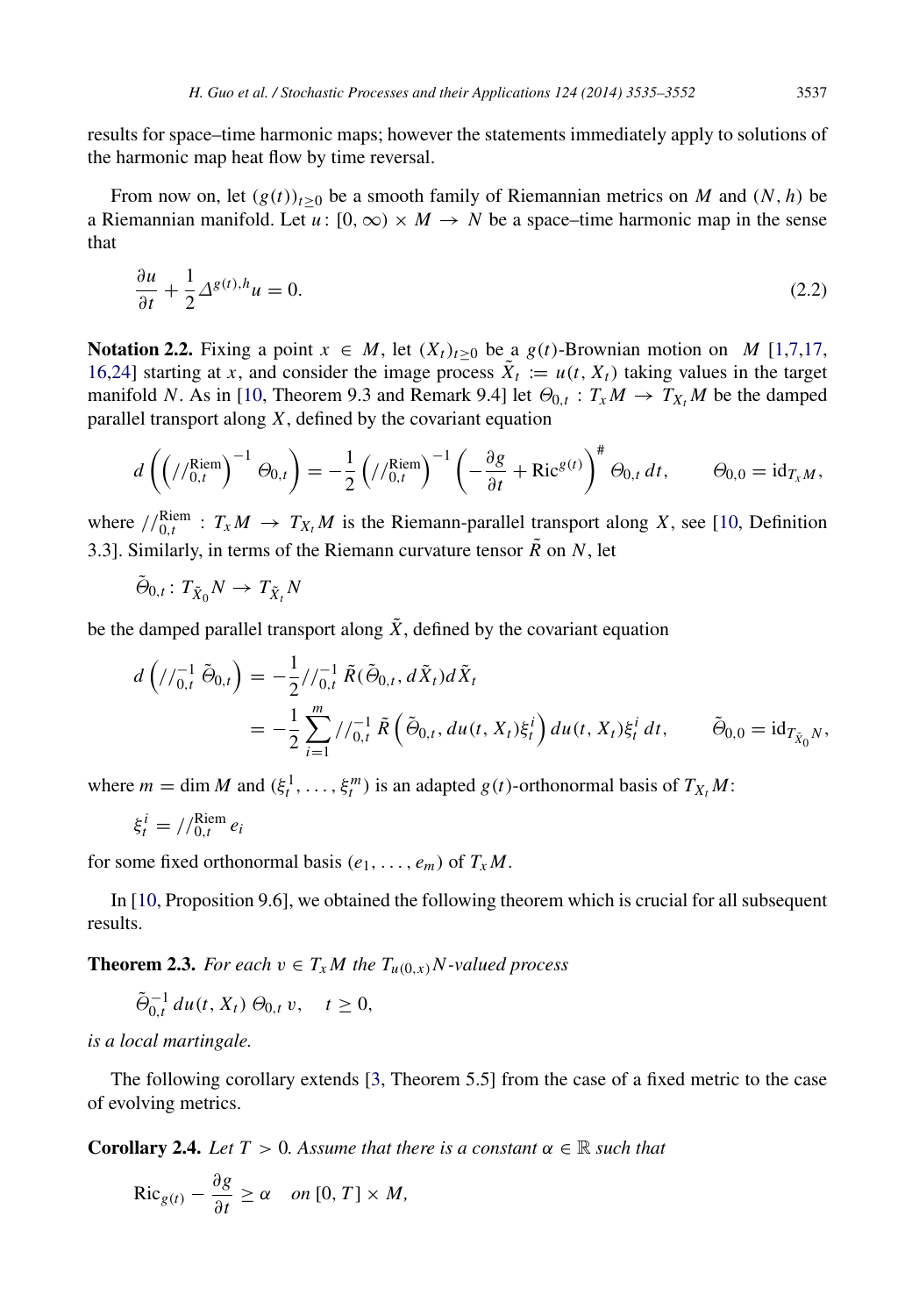*that the sectional curvatures of N are bounded from above and that the differential du of u is uniformly bounded on* [0,  $T$ ]  $\times$  *M. Then, for each*  $0 \le t \le T$ *,* 

$$
du(0, x) = \mathbb{E}\left[\tilde{\Theta}_{0,t}^{-1} du(t, X_t) \Theta_{0,t}\right].
$$
\n(2.3)

**Proof.** Under the above assumptions the local martingale of [Theorem 2.3](#page-2-0) is bounded on the time interval [0, *T*] and hence a true martingale. The claim follows by taking expectations.

[Corollary 2.4](#page-2-1) implies a first Liouville theorem under the assumptions that the metric on *M* evolves under uniformly strict backward super Ricci flow and that the curvature of *N* is nonpositive.

Theorem 2.5 (*Cf. [\[10,](#page-16-7) Proposition 9.6]*). *Let M be connected. Suppose that there is a constant*  $\alpha > 0$  *such that* 

$$
\text{Ric}_{g(t)} - \frac{\partial g}{\partial t} \ge \alpha
$$

*(uniformly strict backward super Ricci flow), that the sectional curvatures of N are non-positive and that the differential of u is uniformly bounded. Then u is constant.*

Proof. By [Corollary 2.4](#page-2-1)

$$
du(0, x) = \mathbb{E}\left[\tilde{\Theta}_{0,t}^{-1} du(t, X_t) \Theta_{0,t}\right]
$$

for every  $t \ge 0$ . The curvature conditions imply that  $\|\Theta_{0,t}\| \le e^{-\alpha t/2}$  and  $\|\tilde{\Theta}_{0,t}^{-1}\| \le 1$ , so that

$$
|du(0, x)| \le e^{-\alpha t/2} \sup_{y \in M} |du(t, y)|.
$$

The claim now follows from letting  $t \to \infty$ .  $\square$ 

To prove Liouville theorems under the weaker assumption that the metric on *M* evolves under backward super Ricci flow (not necessarily uniformly strict backward super Ricci flow) one needs more refined representation formulae which rely on integration by parts arguments.

For *X* and  $\tilde{X}$  as above, let  $B = (B_t)_{t>0}$  be the Riemann-anti-development of *X* into  $T_xM$ (hence a  $T_xM$ -valued Brownian motion, see [\[10,](#page-16-7) Remark 8.4]), and

$$
\mathcal{A}_{\text{def}}(\tilde{X})_t := \int_0^t \tilde{\Theta}_{0,s}^{-1} \circ d\tilde{X}_s = \int_0^t \tilde{\Theta}_{0,s}^{-1} du(s, X_s) / \int_{0,s}^{\text{Riem}} dB_s
$$
\n(2.4)

the deformed anti-development of  $\tilde{X}$  (cf. [\[3,](#page-16-10) Eq. (5.32)]).

<span id="page-3-0"></span>**Theorem 2.6** (*Cf.* [\[3,](#page-16-10) Theorem 5.6] for the Case of a Fixed Metric). Let  $\ell = (\ell(t))_{t>0}$  be a  $T_xM$ *valued process with absolutely continuous trajectories. The following*  $T_{u(0,x)}N$ -valued processes *are local martingales:*

$$
N_t := \tilde{\Theta}_{0,t}^{-1} du(t, X_t) \Theta_{0,t} \ell(t) - \int_0^t \tilde{\Theta}_{0,s}^{-1} du(s, X_s) \Theta_{0,s} \dot{\ell}(s) ds,
$$
  

$$
M_t := \tilde{\Theta}_{0,t}^{-1} du(t, X_t) \Theta_{0,t} \ell(t) - \int_0^t \left( / \int_{0,s}^{\text{Riem}} \right)^{-1} \Theta_{0,s} \dot{\ell}(s) \cdot dB_s A_{\text{def}}(\tilde{X})_t.
$$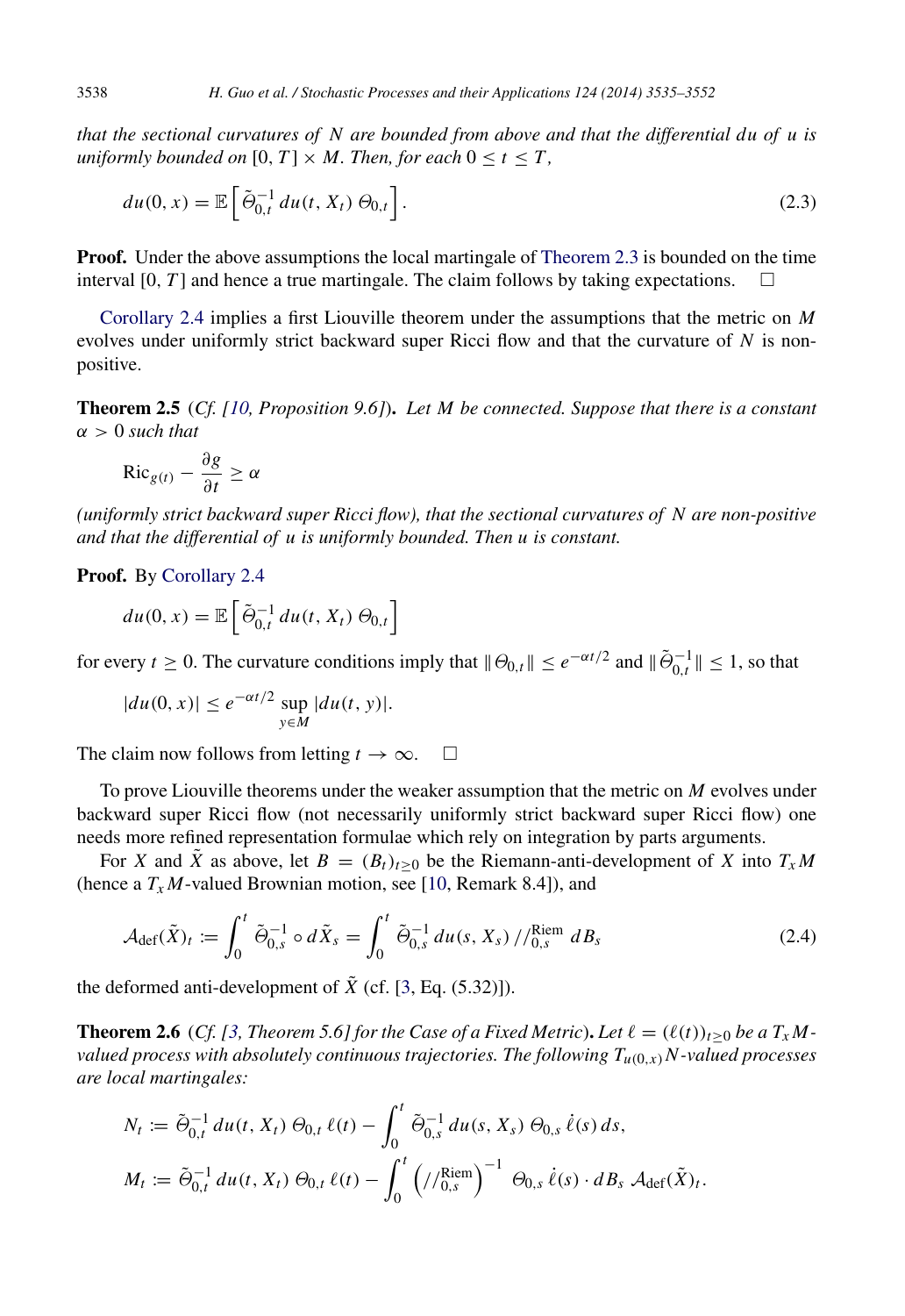Proof. We have

$$
d\left(\tilde{\Theta}_{0,t}^{-1} du(t, X_t) \Theta_{0,t} \ell(t)\right) = \tilde{\Theta}_{0,t}^{-1} du(t, X_t) \Theta_{0,t} \dot{\ell}(t) dt + d\left(\tilde{\Theta}_{0,t}^{-1} du(t, X_t) \Theta_{0,t}\right) \ell(t),
$$

so that *N* is a local martingale by [Theorem 2.3.](#page-2-0) Since the quadratic covariation of  $\mathcal{A}_{def}(\tilde{X})_t$  and  $\int_0^t \left( \frac{\sqrt{\text{Riem}}}{0,s} \right)^{-1} \Theta_{0,s} \dot{\ell}(s) \cdot dB_s$  equals

$$
\left\langle \mathcal{A}_{\text{def}}(\tilde{X}), \int_0^{\cdot} \left( //_{0,s}^{\text{Riem}} \right)^{-1} \Theta_{0,s} \dot{\ell}(s) \cdot dB_s \right\rangle_t = \int_0^t \tilde{\Theta}_{0,s}^{-1} du(s, X_s) \Theta_{0,s} \dot{\ell}(s) ds,
$$

it follows that *M* is a local martingale as well.  $\square$ 

In general, the processes *N* and *M* of [Theorem 2.6](#page-3-0) are only local martingales, not necessarily true martingales. To obtain stochastic representation formulas by taking expectations, a possible strategy is to stop these processes before the underlying Brownian motion *X* leaves a relatively compact domain. The  $T_xM$ -valued process  $\ell$  may then be chosen appropriately.

**Theorem 2.7** (*Cf.* [\[33,](#page-17-2) *Theorem 3.1, Remark 3.4 and Theorem 4.1]*). *Let*  $v \in T_x M$ ,  $R > 0$ ,

$$
D_R := \{(t, y) \in \mathbb{R}_+ \times M \mid d_{g(t)}(x, y) < R\}
$$

*and*  $\tau$  *a bounded stopping time satisfying*  $\tau \leq \tau_R$ *, where* 

$$
\tau_R := \inf\{t \ge 0 \mid d_{g(t)}(x, X_t) \ge R\}
$$
  
=  $\inf\{t \ge 0 \mid (t, X_t) \notin D_R\}.$ 

*Suppose that the process*  $\ell$  *satisfies*  $\ell(0) = v$ ,  $\ell(\tau) = 0$  *and* 

<span id="page-4-2"></span>
$$
\mathbb{E}\left[\left(\int_0^\tau |\dot{\ell}(s)|^2 ds\right)^{(1+\varepsilon)/2}\right] < \infty \tag{2.5}
$$

*for some*  $\varepsilon > 0$ *. Then the following stochastic representation formulas hold:* 

<span id="page-4-1"></span>
$$
du(0, x)v = -\mathbb{E}\left[\int_0^{\tau} \left(\frac{\gamma_{0,s}^{\text{Riem}}}{\gamma_{0,s}}\right)^{-1} \Theta_{0,s} \dot{\ell}(s) \cdot dB_s \mathcal{A}_{\text{def}}(\tilde{X})_{\tau}\right]
$$
(2.6)

*and*

$$
du(0, x)v = -\mathbb{E}\left[\int_0^{\tau} \tilde{\Theta}_{0,s}^{-1} du(s, X_s) \Theta_{0,s} \dot{\ell}(s) ds\right].
$$

**Proof.** To prove the claimed representation formulas it is sufficient to show that the stopped processes  $(M_t \wedge \tau)_{t \geq 0}$  and  $(N_t \wedge \tau)_{t \geq 0}$  are true martingales. By [Theorem 2.6](#page-3-0) we already know that they are local martingales. To show that the process  $(M_t \wedge \tau)_{t \geq 0}$  is a true martingale it suffices to show that for each  $c \ge 0$  the family { $M_{\sigma \wedge \tau}$  |  $\sigma$  stopping time,  $\sigma \le c$ } is uniformly integrable, which holds if there is a constant  $C < \infty$  such that for every stopping time  $\sigma \leq c$ 

<span id="page-4-0"></span>
$$
\mathbb{E}\left[\left|M_{\sigma\wedge\tau}\right|^{1+\varepsilon}\right] \leq C. \tag{2.7}
$$

We first observe that the terms  $\tilde{\Theta}_{0,t}^{-1} du(t, X_t) \Theta_{0,t} \dot{\ell}(t)$  and  $\mathcal{A}_{\text{def}}(\tilde{X})_t$  are bounded as long as  $t \leq \tau_R \wedge c$ . Moreover, using the Burkholder–Davis–Gundy inequality (see e.g. [\[13,](#page-16-11) Theorem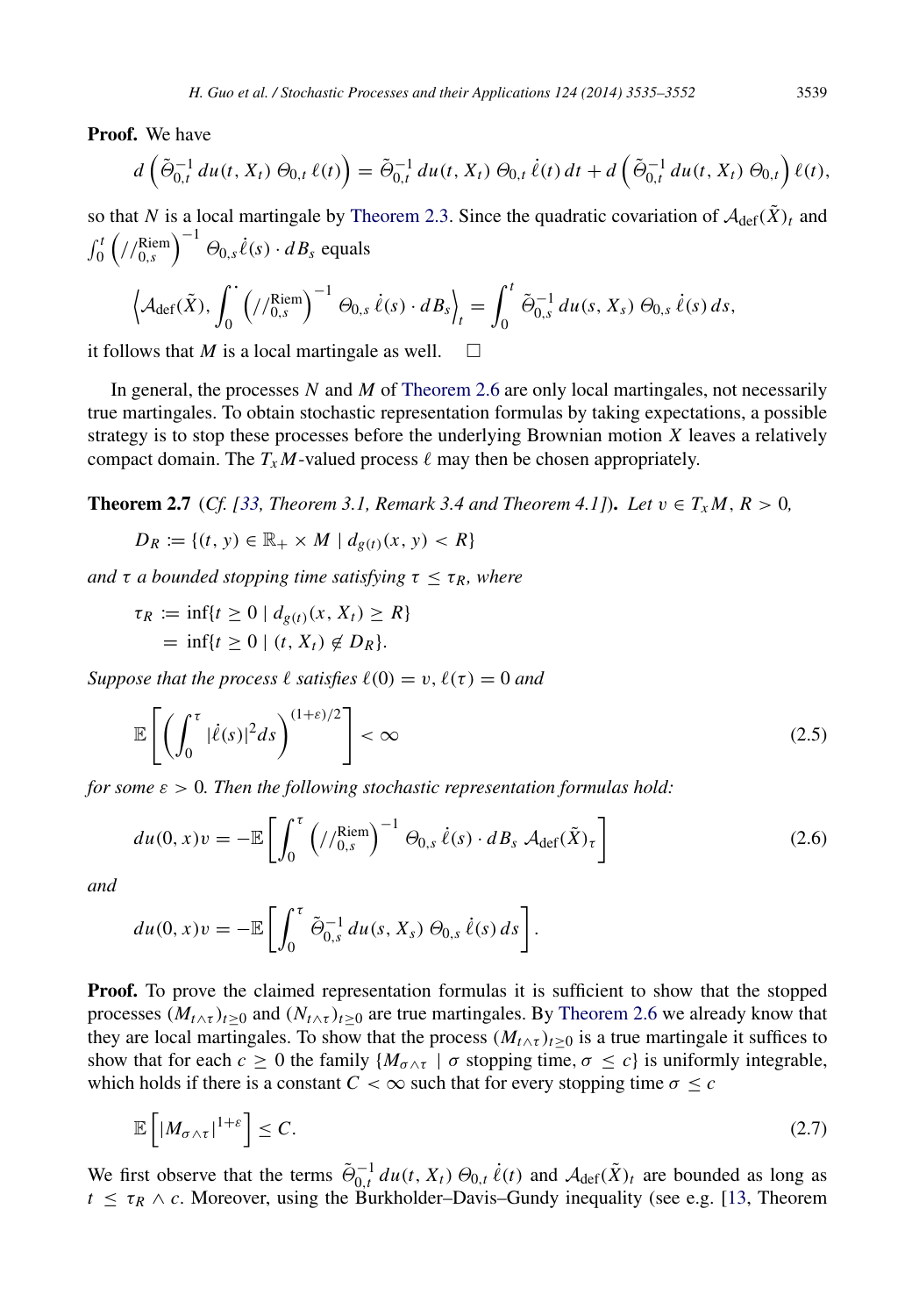3.3.28]) and the fact that  $\Theta_{0,s}$  is bounded for  $s \leq \tau_R \wedge c$ , we obtain

$$
\mathbb{E}\left[\left|\int_0^{\sigma\wedge\tau}\left(\frac{\beta\mathrm{e}}{\beta}\right)^{-1}\Theta_{0,s}\dot{\ell}(s)\cdot dB_s\right|^{1+\varepsilon}\right] \leq \tilde{C}\,\mathbb{E}\left[\left(\int_0^{\tau}|\dot{\ell}(s)|^2ds\right)^{(1+\varepsilon)/2}\right]
$$

and hence [\(2.7\),](#page-4-0) so that the process  $(M<sub>t</sub> \wedge<sub>t</sub>)<sub>t>0</sub>$  is indeed a martingale.

In a similar way the process  $(N_t \wedge \tau)_t > 0$  is shown to be a martingale as well.  $\square$ 

## 3. A priori estimates

In this section we prove differential estimates for space–time harmonic maps  $u : \mathbb{R}_+ \times M \to$ *N* under the assumption that the metric on *M* evolves under backward super Ricci flow

$$
\frac{\partial g}{\partial t} \leq \text{Ric}_{g(t)}.
$$

By time reversal the results apply to ancient solutions to the harmonic map heat flow under forward super Ricci flow. These estimates will then be used in the next section to derive Liouville type results for space–time harmonic mappings, respectively ancient solutions to the harmonic map heat flow. The starting point of our approach is the estimate

<span id="page-5-0"></span>
$$
|du(0,x)v| \leq \mathbb{E}\left[\left|\int_0^{t\wedge\tau_R} \left(\frac{\operatorname{Riem}}{\operatorname{Riem}}\right)^{-1} \Theta_{0,s} \dot{\ell}(s) \cdot dB_s\right|^p\right]^{1/p} \mathbb{E}\left[\left|\mathcal{A}_{\text{def}}(\tilde{X})_{t\wedge\tau_R}\right|^q\right]^{1/q} \tag{3.8}
$$

for  $p, q > 1$  such that  $1/p + 1/q = 1$ , which follows immediately from formula [\(2.6\).](#page-4-1) The process  $\ell$  satisfies  $\ell(0) = v$ ,  $\ell(\tau) = 0$  and condition [\(2.5\);](#page-4-2) otherwise it may be chosen arbitrarily.

Note that in estimate [\(3.8\)](#page-5-0) geometric information of the evolving manifold *M* only enters through the first term on the right-hand side, while the second term captures the geometry of the target *N*. In this sense, estimate [\(3.8\)](#page-5-0) allows to separate the contributions of the curvatures of *M* and *N* to the differential of *u*.

## *3.1. Estimation of the first factor*

To estimate the first factor on the right-hand side of [\(3.8\),](#page-5-0) we have to choose the process  $\ell$  in a suitable way. To this end we fix  $R > 0$  and, similarly to [\[32,](#page-17-15) Proof of Corollary 5.1], define  $f : \overline{D}_R \to [0, 1]$  by

$$
f(u, y) := \cos\left(\frac{\pi}{2R} d_{g(u)}(x, y)\right).
$$

For  $p \geq 1$  let

$$
c_p(R) := \sup_{(u,y)\in \tilde{D}_R} \left\{ f^{p+2} \left( \frac{\partial f^{-p}}{\partial u} + \frac{1}{2} \Delta_{g(u)}(f^{-p}) \right) \right\},\,
$$

where  $\tilde{D}_R := \{(t, y) \in D_R : y \neq x \text{ and } y \notin \text{Cut}_{g(t)}(x)\}.$ 

Lemma 3.1. *Suppose that*

<span id="page-5-1"></span>
$$
\frac{\partial g}{\partial t} \le \text{Ric}_{g(t)}
$$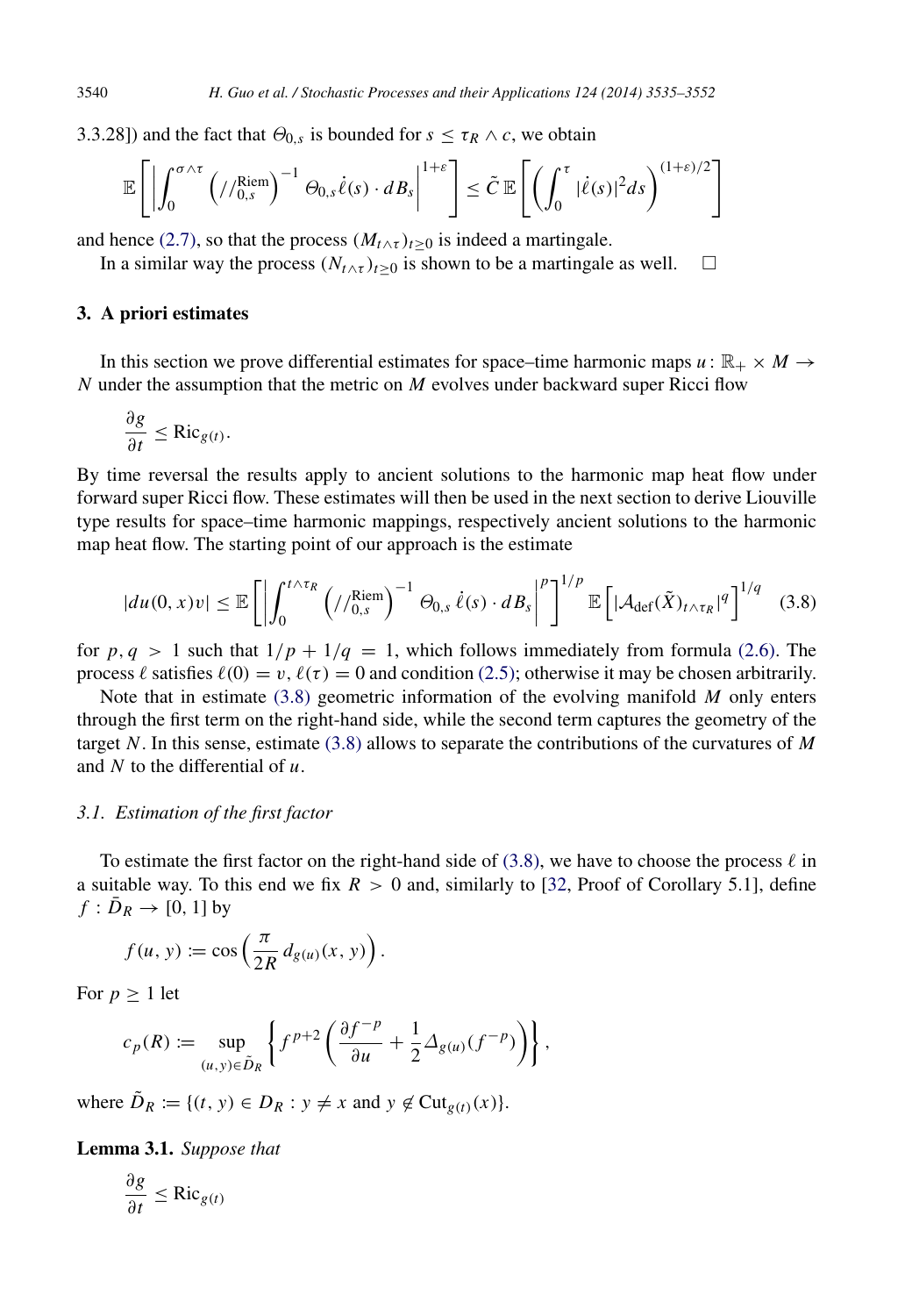*and that there exists*  $r_0 > 0$  *such that* 

$$
C(x, r_0) := \sup\left\{ |\text{Ric}(t, y)| : t \ge 0, \ d_{g(t)}(x, y) \le r_0 \right\}
$$
\n(3.9)

*is finite. Then*  $c_p(R)$  *is finite for each*  $R > 0$ *, and moreover* 

<span id="page-6-4"></span>
$$
c_p(R) = O(1/R), \quad \text{as } R \to \infty. \tag{3.10}
$$

Remark 3.2. In the case of a fixed metric *g* with non-negative Ricci curvature, instead of [\(3.10\)](#page-6-0) one obtains the much better estimate

$$
c_p(R) \le \frac{p\pi^2(p+d+1)}{8R^2},\tag{3.11}
$$

cf. [\[32,](#page-17-15) Proof of Corollary 5.1] for the case  $p = 2$ . This is due to the fact that the estimate for the drift of the radial part of Brownian motion is much better in the case of a fixed metric with non-negative Ricci curvature than in the case of backward super Ricci flow, see [Remark 3.3.](#page-7-0)

Proof of Lemma 3.1. We first observe that

$$
c_p(R) = \sup_{(u,y)\in \tilde{D}_R} \left\{ \frac{p(p+1)}{2} |\nabla f|^2 - pf \left( \frac{\partial f}{\partial u} + \frac{1}{2} \Delta_{g(u)} f \right) \right\}.
$$

Let now  $\rho(u, y) := d_{g(u)}(x, y)$  and  $\bar{f}(\xi) := \cos(\frac{\pi\xi}{2R})$ , so that  $f(u, y) = \bar{f}(\rho(u, y))$  and consequently

$$
c_p(R) = \sup_{(u,y)\in\tilde{D}_R} \left\{ \frac{p(p+1)}{2} \bar{f}'(\rho)^2 |\nabla \rho|^2 - p \bar{f}(\rho) \left( \frac{1}{2} \bar{f}''(\rho) |\nabla \rho|^2 + \bar{f}'(\rho) \left( \frac{\partial \rho}{\partial u} + \frac{1}{2} \Delta_{g(u)} \rho \right) \right) \right\}.
$$

Since  $|\bar{f}| \leq 1$ ,  $|\bar{f}'| \leq \pi/(2R)$ ,  $|\bar{f}''| \leq \pi^2/(4R^2)$  and  $|\nabla \rho| \equiv 1$  (on  $\tilde{D}_R$ ), it follows that

$$
c_p(R) \le \frac{(p^2 + 2p)\pi^2}{8R^2} + \frac{p\pi}{2R} \sup_{(u,y)\in \tilde{D}_R} \left\{ \sin\left(\frac{\pi\rho}{2R}\right) \left(\frac{\partial \rho}{\partial u} + \frac{1}{2} \Delta_{g(u)} \rho\right) \right\}.
$$

By [\[17,](#page-17-12) Proposition 2] we have

<span id="page-6-1"></span>
$$
\frac{\partial \rho}{\partial u} + \frac{1}{2} \Delta_{g(u)} \rho \le \frac{d-1}{2} \left( k(r_0) \coth(k(r_0)(\rho(u, y) \wedge r_0)) + k(r_0)^2 (\rho(u, y) \wedge r_0) \right),\tag{3.12}
$$

where  $k(r_0) := \sqrt{\frac{C(x, r_0)}{d-1}}$ . Therefore, using the inequality coth  $\xi \leq 1 + 1/\xi$  valid for  $\xi > 0$ , we obtain for  $\rho(u, y) \leq r_0$ ,

$$
\frac{p\pi}{2R} \sin\left(\frac{\pi\rho}{2R}\right) \left(\frac{\partial \rho}{\partial u} + \frac{1}{2}\Delta_{g(u)}\rho\right) \le \frac{p\pi}{2R} \sin\left(\frac{\pi\rho}{2R}\right) \frac{d-1}{2} \left(k(r_0)\coth(k(r_0)\rho) + k(r_0)^2\rho\right)
$$
  

$$
\le \frac{(d-1)p\pi^2}{8R^2} \left(k(r_0)\rho + 1 + k(r_0)^2\rho^2\right)
$$
  

$$
\le \frac{(d-1)p\pi^2}{8R^2} \left(k(r_0)r_0 + 1 + k(r_0)^2r_0^2\right),
$$

<span id="page-6-3"></span><span id="page-6-2"></span><span id="page-6-0"></span>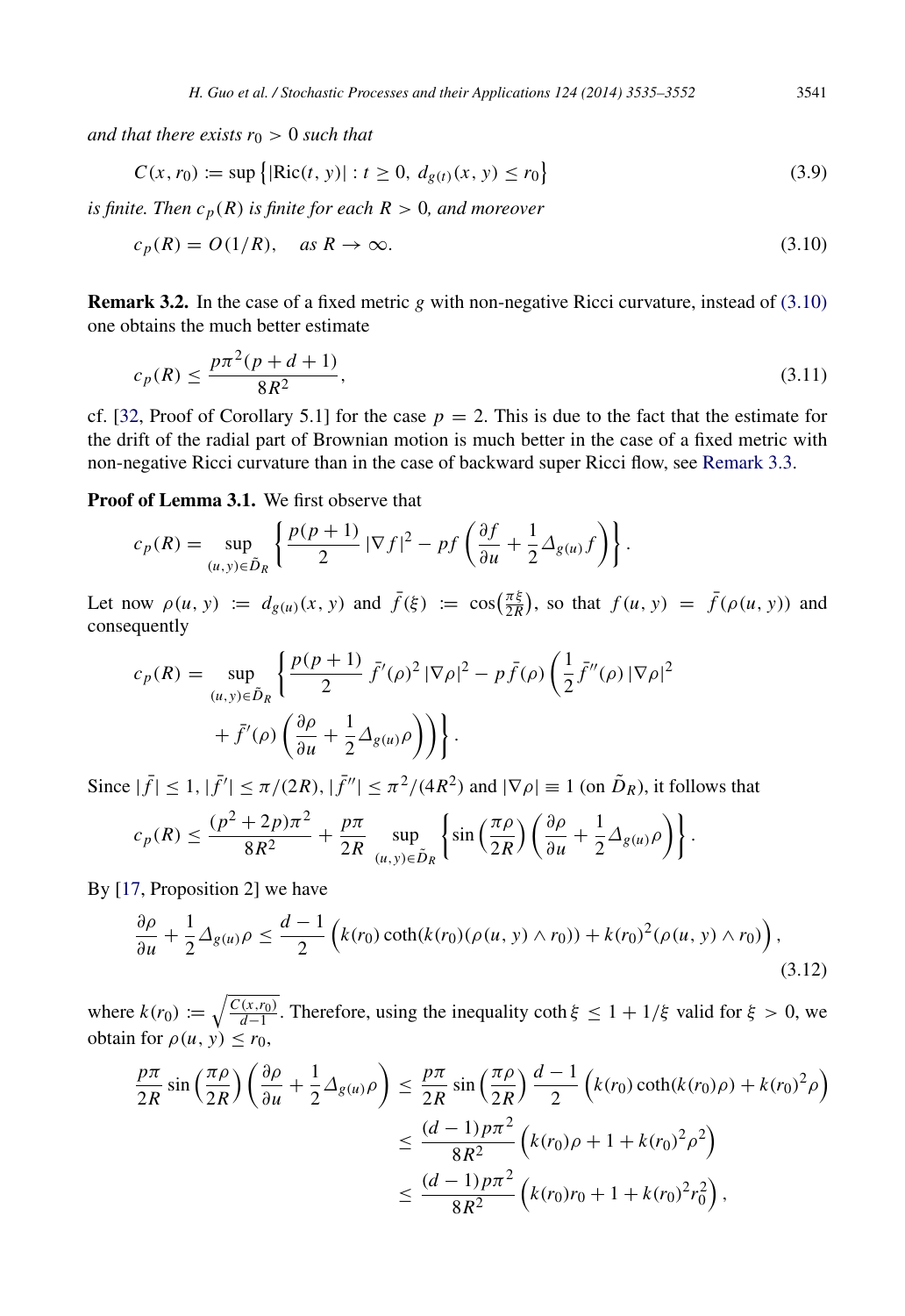and for  $\rho(u, y) \ge r_0$ ,

$$
\frac{p\pi}{2R} \sin\left(\frac{\pi\rho}{2R}\right) \left(\frac{\partial\rho}{\partial u} + \frac{1}{2}\Delta_{g(u)}\rho\right) \n\leq \frac{p\pi}{2R} \sin\left(\frac{\pi\rho}{2R}\right) \frac{d-1}{2} \left(k(r_0)\coth(k(r_0)r_0) + k(r_0)^2r_0\right) \n\leq \frac{(d-1)p\pi}{4R} \left(k(r_0) + \frac{1}{r_0} + k(r_0)^2r_0\right),
$$

which completes the proof.  $\square$ 

<span id="page-7-0"></span>Remark 3.3. The key ingredient of the proof above is estimate [\(3.12\)](#page-6-1) for the radial drift of Brownian motion, which should be seen as a parabolic version of the Laplacian comparison theorem for evolving manifolds. In the case of a fixed metric with non-negative Ricci curvature the Laplacian comparison theorem however provides the much better estimate

<span id="page-7-1"></span>
$$
\frac{1}{2}\Delta \rho \le \frac{d-1}{2\rho}.\tag{3.13}
$$

Since in many respects manifolds evolving under backward super Ricci flow behave in a similar way as manifolds with a fixed metric of non-negative Ricci curvature (see e.g. [\[20\]](#page-17-16) or [\[34,](#page-17-17) Section 6.5]), one might expect that an estimate similar to [\(3.13\)](#page-7-1) also holds under backward super Ricci flow. This, however, is not the case, as the following example shows.

**Example 3.4** (*Brownian Motion on Hamilton's Cigar*). Let  $M = \mathbb{R}^2$  be equipped with the timedependent metric

$$
g(t, x) := \frac{1}{e^{-2t} + |x|^2} g_{\text{eucl}}(x),
$$

where  $g_{\text{eucl}}$  denotes the standard metric on  $\mathbb{R}^2$ . As shown in [\[6,](#page-16-12) Section 4.3], the family  $(g(t))_{t\in\mathbb{R}}$ is an eternal solution of the backward Ricci flow, called "Hamilton's cigar" or "Witten's black hole". By elementary calculations one obtains

$$
\rho(t, x) = \operatorname{arcsinh}(e^t |x|),
$$

and consequently

$$
\frac{\partial \rho}{\partial t}(t, x) = \frac{1}{\sqrt{1 + e^{-2t}|x|^{-2}}}
$$

and

$$
\Delta_{g(t)}\rho(t,x) = \frac{1}{e^{2t}|x|^2\sqrt{1+e^{-2t}|x|^{-2}}}.
$$

It is now easy to see that for each  $t \in \mathbb{R}$  the function  $|x| \mapsto \left(\frac{\partial \rho}{\partial t} + \frac{1}{2}\Delta_{g(t)}\rho\right)(t, x)$  is decreasing, and hence bounded from below by

$$
\lim_{|x| \to \infty} \left( \frac{\partial \rho}{\partial t} + \frac{1}{2} \Delta_{g(t)} \rho \right) (t, x) = 1.
$$

Consequently, a parabolic analogue to [\(3.13\)](#page-7-1) cannot hold under backward super Ricci flow. The drift part of the distance process  $\rho(t, X_t)$  of Brownian motion grows at least like *t*.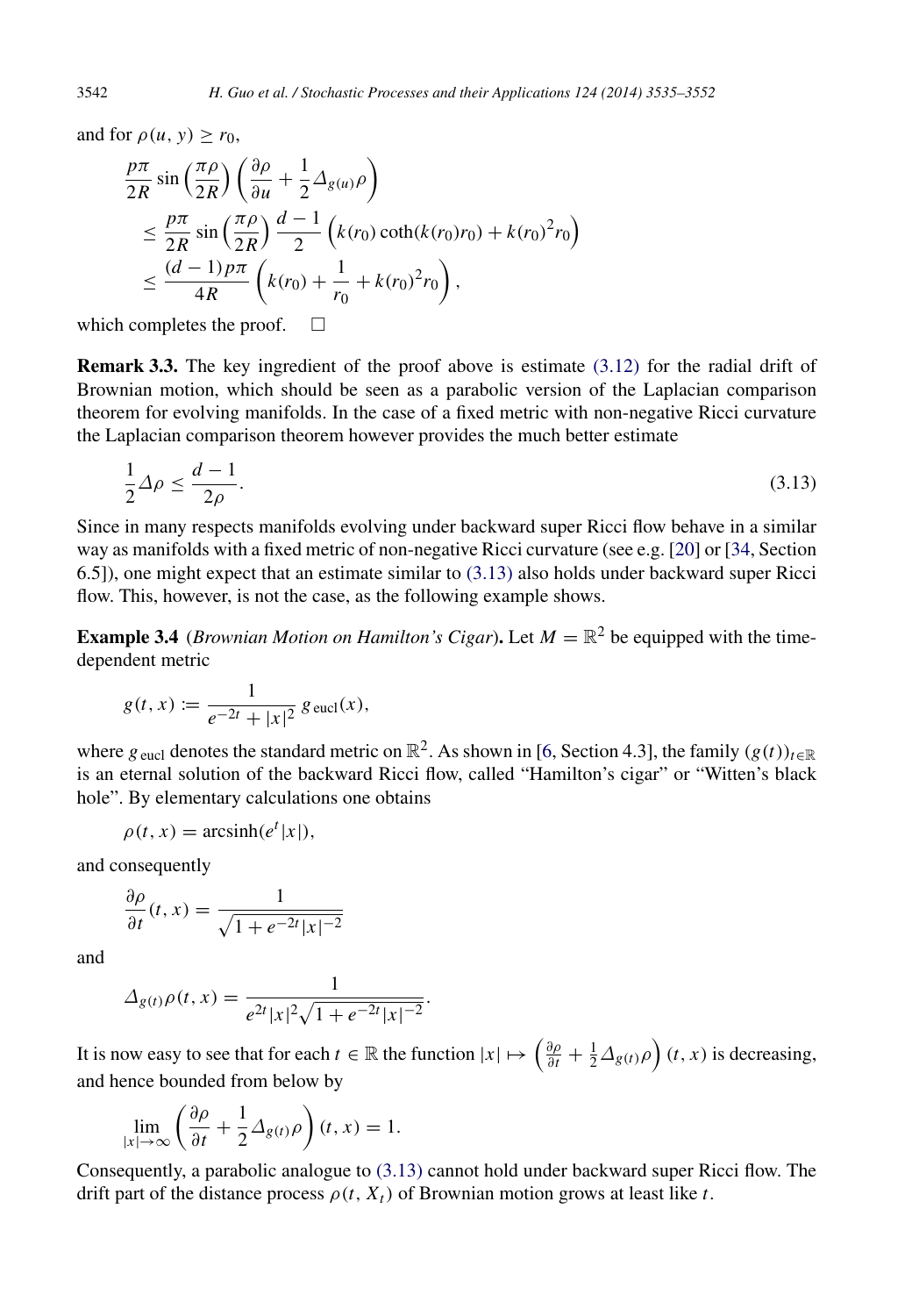We now consider the strictly increasing process  $(T(s))_{s\in[0,\tau_R)}$  given by

$$
T(s) := \int_0^s \frac{1}{f^2(u, X_u)} du,
$$

and let the process  $(\sigma(r))_{r \geq 0}$  be defined by

$$
\sigma(r) := \begin{cases} \inf \{ s \in [0, \tau_R) : T(s) \ge r \} & \text{if such an } s \text{ exists,} \\ \tau_R & \text{otherwise.} \end{cases}
$$

**Lemma 3.5.** *For all stopping times*  $\tau < \tau_R$  *we have* 

$$
\mathbb{E}\left[f^{-p}(\tau,X_{\tau})\right] \leq \mathbb{E}\left[e^{c_p(R)T(\tau)}\right].
$$

**Proof.** Applying Itô's formula to the process  $Y_r := f^{-p}(\sigma(r), X_{\sigma(r)})$   $(0 \le r < T(\tau_R))$  we obtain

$$
dY_r \leq \left(\frac{\partial f^{-p}}{\partial u} + \frac{1}{2} \Delta_{g(\sigma(r))}(f^{-p})\right) (\sigma(r), X_{\sigma(r)}) \dot{\sigma}(r) dr
$$
  
=  $f^{-p}(\sigma(r), X_{\sigma(r)}) \left[f^{p+2} \left(\frac{\partial f^{-p}}{\partial u} + \frac{1}{2} \Delta_{g(\sigma(r))}(f^{-p})\right)\right] (\sigma(r), X_{\sigma(r)}) dr$   
 $\leq c_p(R) f^{-p}(\sigma(r), X_{\sigma(r)}) dr$   
=  $c_p(R) Y_r dr$ ,

where the inequality (modulo differentials of local martingales) in the first step is due to the local time at the cut-locus, see [\[17,](#page-17-12) Theorem 2]. Since  $Y_0 = 1$ , it follows that

$$
\mathbb{E}\left[f^{-p}(\tau,X_{\tau})\right] = \mathbb{E}\left[Y_{T(\tau)}\right] \leq \mathbb{E}\left[e^{c_p(R)T(\tau)}\right]. \quad \Box
$$

**Lemma 3.6.** *If*  $c_p(R)$  *is finite, we have* 

$$
\lim_{s \uparrow \tau_R} T(s) = +\infty
$$

*almost surely.*

**Proof.** Let  $\tau^n := \inf\{t \geq 0: f(t, X_t) \leq 1/n\}$ . The previous lemma with  $p = 1$  and  $\tau = \sigma(t) \wedge \tau^n$  implies that for each  $t \ge 0$ 

$$
n\mathbb{P}\left\{\tau^n \leq \sigma(t)\right\} \leq \mathbb{E}\left[f^{-1}(\sigma(t) \wedge \tau^n, X_{\sigma(t) \wedge \tau^n})\right] \leq e^{c_1(R)t}
$$

and consequently, since  $\tau^n \uparrow \tau_R$ ,

$$
\mathbb{P}\left\{\sigma(t)=\tau_R\right\}=\lim_{n\to\infty}\mathbb{P}\left\{\tau^n\leq\sigma(t)\right\}=0.
$$

Since

$$
\left\{\lim_{s\uparrow\tau_R}T(s)<\infty\right\}=\bigcup_{0\leq t\in\mathbb{Q}}\{\sigma(t)=\tau_R\},\
$$

the claim follows.  $\Box$ 

Lemma 3.7 (*Cf. [\[33,](#page-17-2) Lemma 4.3] for the Case of a Fixed Metric*). *Assume that*

<span id="page-8-0"></span>
$$
\frac{\partial g}{\partial t} \leq \text{Ric}_{g(t)}
$$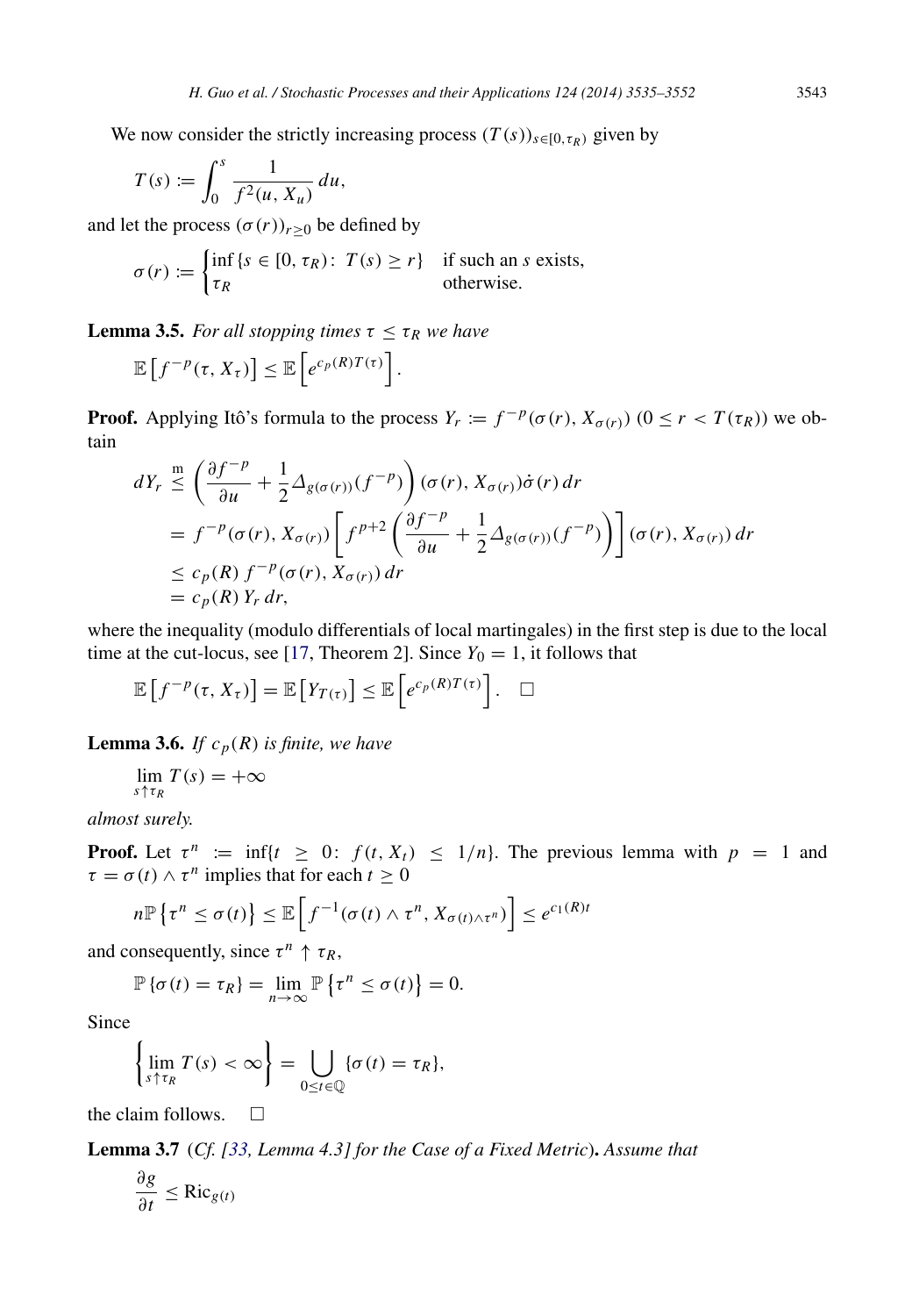*and that there exists r*<sub>0</sub> < 0 *such that*  $C(x, r_0)$  *defined in* [\(3.9\)](#page-6-2) *is finite. Then, for all t*  $\geq$  0*,* 

$$
\mathbb{E}\left[\left|\int_{0}^{t\wedge\tau_{R}}\left(\frac{\left|R\right|\sin\theta}{\sin\theta}\right)^{-1}\Theta_{0,s}\dot{\ell}(s)\cdot dB_{s}\right|^{p}\right]\leq\frac{C_{p}\left(2c_{p}(R)/p\right)^{p/2}}{\left(1-\exp(-2c_{p}(R)t/p)\right)^{p/2}}|v|^{p} \qquad(3.14)
$$

*where C<sup>p</sup> is the constant in the Burkholder–Davis–Gundy inequality with exponent p.*

**Proof.** Fix  $t > 0$ . As a consequence of the previous lemma we have

 $\sigma(r) = \inf\{s \in [0, \tau_R) : T(s) \geq r\}.$ 

Moreover,  $\sigma(r) \leq r$ ,  $\sigma(r) \leq \tau_R$ ,  $T(\sigma(r)) = r$  and

$$
\dot{\sigma}(r) = 1/\dot{T}(\sigma(r)) = f^2(\sigma(r), X_{\sigma(r)})
$$

for all  $r \geq 0$ , and  $\sigma(T(s)) = s$  for all  $s \in [0, \tau_R)$ . Now let

$$
h_0(s) := \int_0^{s \wedge \sigma(t)} \frac{1}{f^2(r, X_r)} dr = T(s \wedge \sigma(t)) = T(s) \wedge t
$$

and

$$
h_1(r) = 1 - \frac{1 - \exp(-2c_p(R)r/p)}{1 - \exp(-2c_p(R)t/p)},
$$

and define

$$
\ell(s) := h_1(h_0(s)) v.
$$

Note that  $h_1(0) = 1$ ,  $h_1(t) = 0$  and  $\dot{h}_1(r) < 0$  for all  $r \ge 0$ , so that  $|\dot{h}_1(r)| dr$  is a probability measure on [0, *t*].

Since  $\frac{\partial g}{\partial t} \leq$  Ric implies that  $|\Theta_{0,s}| \leq 1$ , we obtain using the Burkholder–Davis–Gundy inequality that

$$
\mathbb{E}\left[\left|\int_0^{t\wedge\tau_R}\left(\frac{\chi_{\text{lem}}}{\chi_{0,s}}\right)^{-1}\Theta_{0,s}\,\dot{\ell}(s)\cdot dB_s\right|^p\right]\leq C_p\,\mathbb{E}\left[\left|\int_0^{t\wedge\tau_R}\left|\dot{\ell}(s)\right|^2ds\right|^{p/2}\right].
$$

Moreover, since

$$
\dot{h}_0(s) = \begin{cases} f^{-2}(s, X_s) & \text{if } s < \sigma(t), \\ 0 & \text{if } s > \sigma(t), \end{cases}
$$

we have

$$
\mathbb{E}\left[\left|\int_{0}^{t\wedge\tau_{R}}\left|\dot{\ell}(s)\right|^{2}ds\right|^{p/2}\right] = \mathbb{E}\left[\left|\int_{0}^{t\wedge\tau_{R}}\left|\dot{h}_{1}(h_{0}(s))\right|^{2}\left|\dot{h}_{0}(s)\right|^{2}ds\right|^{p/2}\right]|v|^{p}
$$
\n
$$
= \mathbb{E}\left[\left|\int_{0}^{\sigma(t)}\left|\dot{h}_{1}(h_{0}(s))\right|^{2}\frac{1}{f^{4}(s,X_{s})}ds\right|^{p/2}\right]|v|^{p}
$$
\n
$$
= \mathbb{E}\left[\left|\int_{0}^{t}\left|\dot{h}_{1}(h_{0}(\sigma(r)))\right|^{2}\frac{1}{f^{4}(\sigma(r), X_{\sigma(r)})}\dot{\sigma}(r)dr\right|^{p/2}\right]|v|^{p}
$$
\n
$$
= \mathbb{E}\left[\left|\int_{0}^{t}\left|\dot{h}_{1}(r)\right|^{2}\frac{1}{f^{2}(\sigma(r), X_{\sigma(r)})}dr\right|^{p/2}\right]|v|^{p}
$$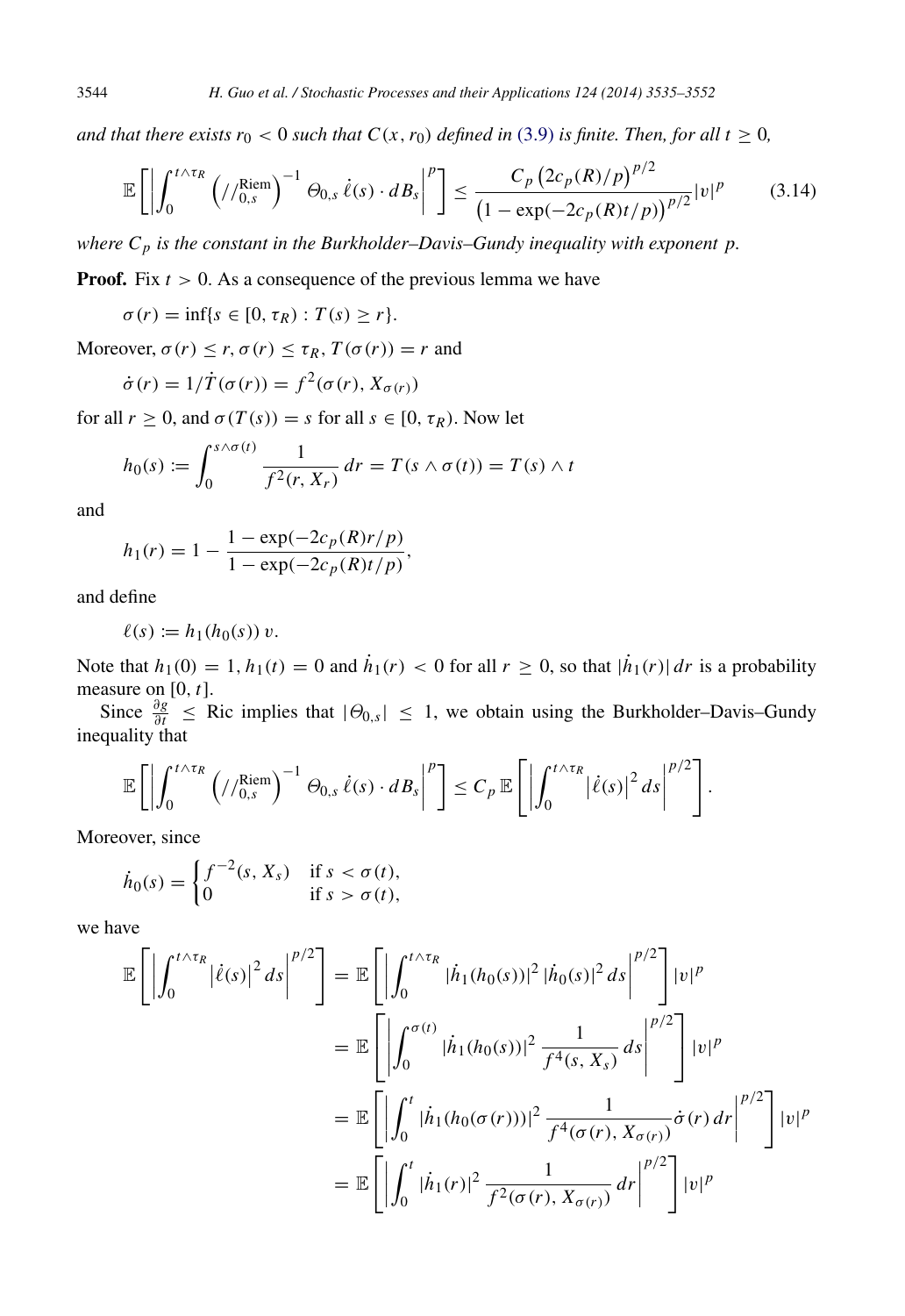$$
\leq \mathbb{E}\bigg[\int_0^t |\dot{h}_1(r)|^{p/2+1} \frac{1}{f^p(\sigma(r), X_{\sigma(r)})} dr\bigg] |v|^p
$$
  
= 
$$
\int_0^t |\dot{h}_1(r)|^{p/2+1} \mathbb{E}\bigg[\frac{1}{f^p(\sigma(r), X_{\sigma(r)})}\bigg] dr |v|^p
$$
  

$$
\leq |v|^p \int_0^t |\dot{h}_1(r)|^{p/2+1} e^{c_p(R)r} dr,
$$

where in the fifth step we used Jensen's inequality with respect to the probability measure  $|\dot{h}_1(r)| dr$  on [0, *t*] (recall that  $p \ge 2$ ).

Since

$$
\dot{h}_1(r) = -\frac{2c_p(R)/p}{1 - \exp(-2c_p(R)t/p)} e^{-2c_p(R)t/p}
$$

and consequently

$$
|\dot{h}_1(r)|^{p/2+1} e^{c_p(R)r} = \left(\frac{2c_p(R)/p}{1 - \exp(-2c_p(R)t/p)}\right)^{p/2+1} e^{-2c_p(R)r/p},
$$

the claim follows.  $\square$ 

## *3.2. Estimation of the second factor*

To estimate the second factor of [\(3.8\)](#page-5-0) we start by estimating the inverse of the damped parallel transport.

<span id="page-10-0"></span>**Lemma 3.8** (*Cf.* [\[33,](#page-17-2) *Lemma 2.12]*). *For*  $y \in N$  *let*  $\kappa(y)$  *be the supremum of the sectional curvatures of N at y. Moreover, for*  $(s, x) \in \mathbb{R}_+ \times M$ , let  $\lambda_1(s, x) \geq \cdots \geq \lambda_m(s, x) \geq 0$  be the *eigenvalues of the map*  $du(s, x)^* du(s, x) : T_x M \to T_x M$ *. Then* 

$$
\|\tilde{\Theta}_{0,t}^{-1}\|\leq \exp\left(\frac{1}{2}\int_0^t L_s ds\right),\,
$$

*where*

$$
L_s := \begin{cases} |du|^2(s, X_s) \kappa(u(s, X_s)) & \text{if } \kappa(u(s, X_s)) \geq 0 \\ \sum_{i=2}^m \lambda_i(s, X_s) \kappa(u(s, X_s)) & \text{if } \kappa(u(s, X_s)) \leq 0. \end{cases}
$$

**Proof.** Let  $w \in T_{\tilde{X}_0}N$ . Using the definitions of  $\tilde{\Theta}_{0,t}$  and  $\kappa$  we obtain on  $\{\kappa(u(t, X_t)) \ge 0\}$ 

$$
\frac{d}{dt}|\tilde{\Theta}_{0,t}w|^2 = -\sum_{i=1}^m \left\langle \tilde{R}(\tilde{\Theta}_{0,t}w, du(t, X_t) \xi_t^i) du(t, X_t) \xi_t^i, \tilde{\Theta}_{0,t}w \right\rangle
$$
\n
$$
\geq -\sum_{i=1}^m \kappa(u(t, X_t)) \left[ |\tilde{\Theta}_{0,t}w|^2 \left| du(t, X_t) \xi_t^i \right|^2 - \left\langle \tilde{\Theta}_{0,t}w, du(t, X_t) \xi_t^i \right\rangle^2 \right]
$$
\n
$$
\geq -\sum_{i=1}^m \kappa(u(t, X_t)) \left| \tilde{\Theta}_{0,t}w \right|^2 \left| du(t, X_t) \xi_t^i \right|^2
$$
\n
$$
= -\kappa(u(t, X_t)) \left| \tilde{\Theta}_{0,t}w \right|^2 |du|^2(t, X_t)
$$
\n
$$
= -L_t \left| \tilde{\Theta}_{0,t}w \right|^2.
$$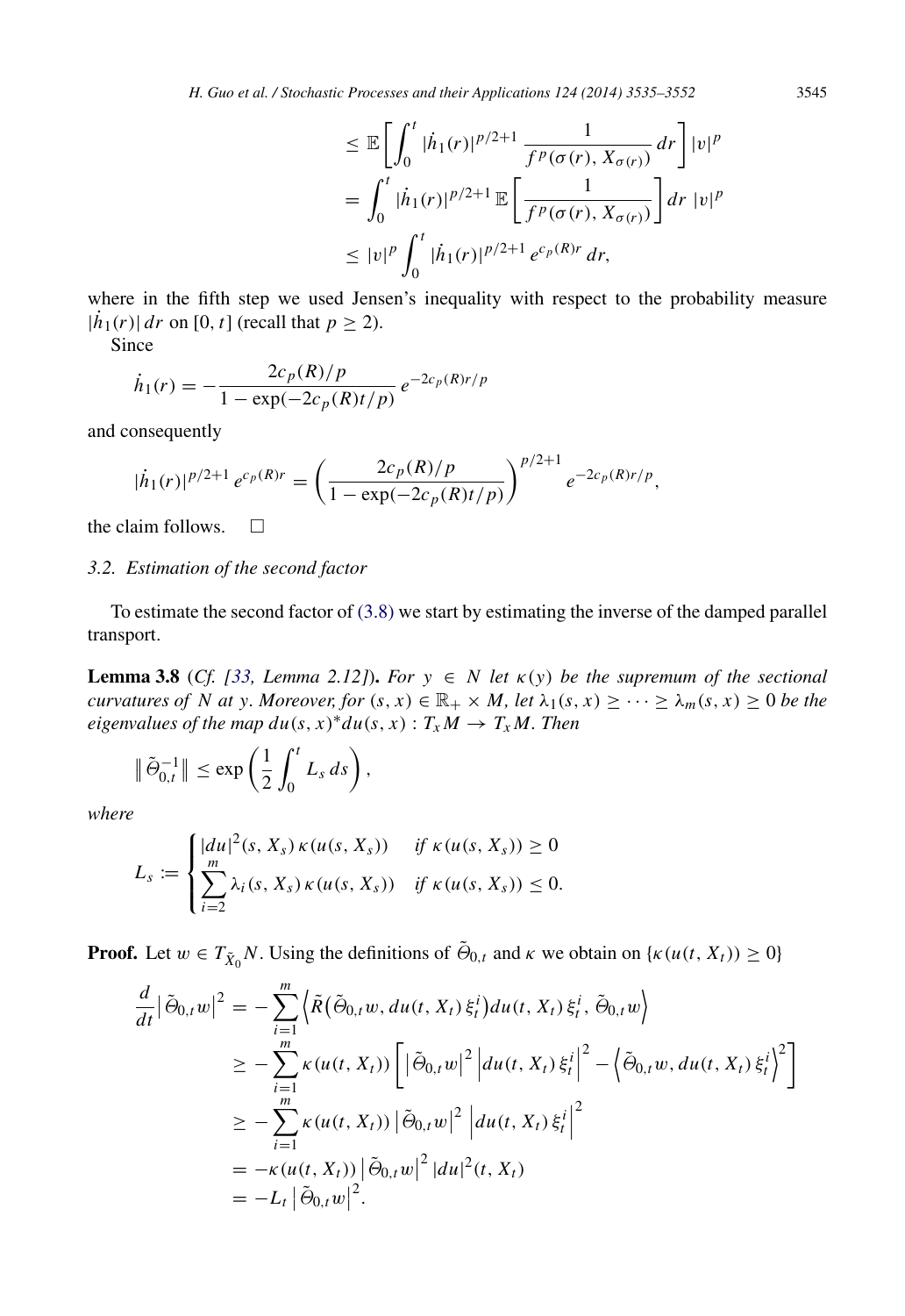On the set  $\{k(u(t, X_t)) \leq 0\}$  we moreover use the fact that

$$
\sum_{i=1}^m \left\langle \tilde{\Theta}_{0,t} w, du(t, X_t) \xi_t^i \right\rangle^2 \leq \lambda_1(t, X_t) \left| \tilde{\Theta}_{0,t} w \right|^2
$$

and obtain

$$
\frac{d}{dt}|\tilde{\Theta}_{0,t}w|^2 \geq -\sum_{i=1}^m \kappa(u(t, X_t)) \left[ |\tilde{\Theta}_{0,t}w|^2 \left| du(t, X_t) \xi_t^i \right|^2 - \left\langle \tilde{\Theta}_{0,t}w, du(t, X_t) \xi_t^i \right\rangle^2 \right]
$$
\n
$$
\geq -\kappa(u(t, X_t)) |\tilde{\Theta}_{0,t}w|^2 \sum_{i=2}^m \lambda_i(t, X_t)
$$
\n
$$
= -L_t |\tilde{\Theta}_{0,t}w|^2
$$

as well.  $\square$ 

Lemma 3.9 (*Cf. [\[33,](#page-17-2) Lemma 4.5(1)]*). *For any stopping time* τ *we have*

<span id="page-11-1"></span>
$$
\mathbb{E}\left[|\mathcal{A}_{\text{def}}(\tilde{X})_{\tau}|^{q}\right] \leq C_{q} \mathbb{E}\left[\left(\int_{0}^{\tau} |du|^{2}(s, X_{s})\right) \times \exp\left(\int_{0}^{s} |du|^{2}(r, X_{r}) \kappa_{+}(u(r, X_{r})) dr\right) ds\right)^{q/2}\right],
$$

*where*  $\kappa_{+}(y) := \max(\kappa(y), 0)$ *.* 

Proof. By the Burkholder–Davis–Gundy inequality we have

$$
\mathbb{E}\left[|\mathcal{A}_{\mathrm{def}}(\tilde{X})_{\tau}|^{q}\right] \leq C_{q}\mathbb{E}\left[\left|\int_{0}^{\tau}|\tilde{\Theta}_{0,s}^{-1}du(s,X_{s})|^{2}ds\right|^{q/2}\right],
$$

and by the previous lemma

$$
\|\tilde{\Theta}_{0,s}^{-1}\|^2 \leq \exp\left(\int_0^s |du|^2(r, X_r)\,\kappa_+(u(r, X_r))\,dr\right). \quad \Box
$$

Lemma 3.10 (*Cf. [\[33,](#page-17-2) Lemma 4.5(2)]*). *If N is simply connected and has non-positive curvature, then for any bounded stopping time* τ

<span id="page-11-0"></span>
$$
\mathbb{E}\left[\left|\mathcal{A}_{\text{def}}(\tilde{X})_{\tau}\right|^{2}\right] \leq \mathbb{E}\left[\text{dist}_{N}\big(u(\tau, X_{\tau}), u(0, x)\big)^{2}\right].
$$

**Proof.** Let  $\rho(z) := \text{dist}_{N}(z, u(0, x))$ . Using the chain rule for the tension field (see e.g. [\[12,](#page-16-13) Lemma 8.7.2]) and the Hessian comparison theorem (see e.g. [\[11,](#page-16-1) Satz 7.236]) we obtain

$$
-\frac{\partial(\rho^2 \circ u)}{\partial t} + \frac{1}{2}\Delta(\rho^2 \circ u) = -\nabla(\rho^2)\frac{\partial u}{\partial t} + \frac{1}{2}\text{tr}\left(\text{Hess}(\rho^2) \circ (du \otimes du)\right) + \frac{1}{2}\nabla(\rho^2)\Delta u
$$
  
\n
$$
\geq |du|^2,
$$

and therefore, using the Burkholder–Davis–Gundy inequality and Itô's formula

$$
\mathbb{E}\left[\left|\mathcal{A}_{\text{def}}(\tilde{X})_{\tau}\right|^{2}\right] \leq \mathbb{E}\left[\int_{0}^{\tau}\left|\tilde{\Theta}_{0,s}^{-1}du(s,X_{s})\right|^{2}ds\right]
$$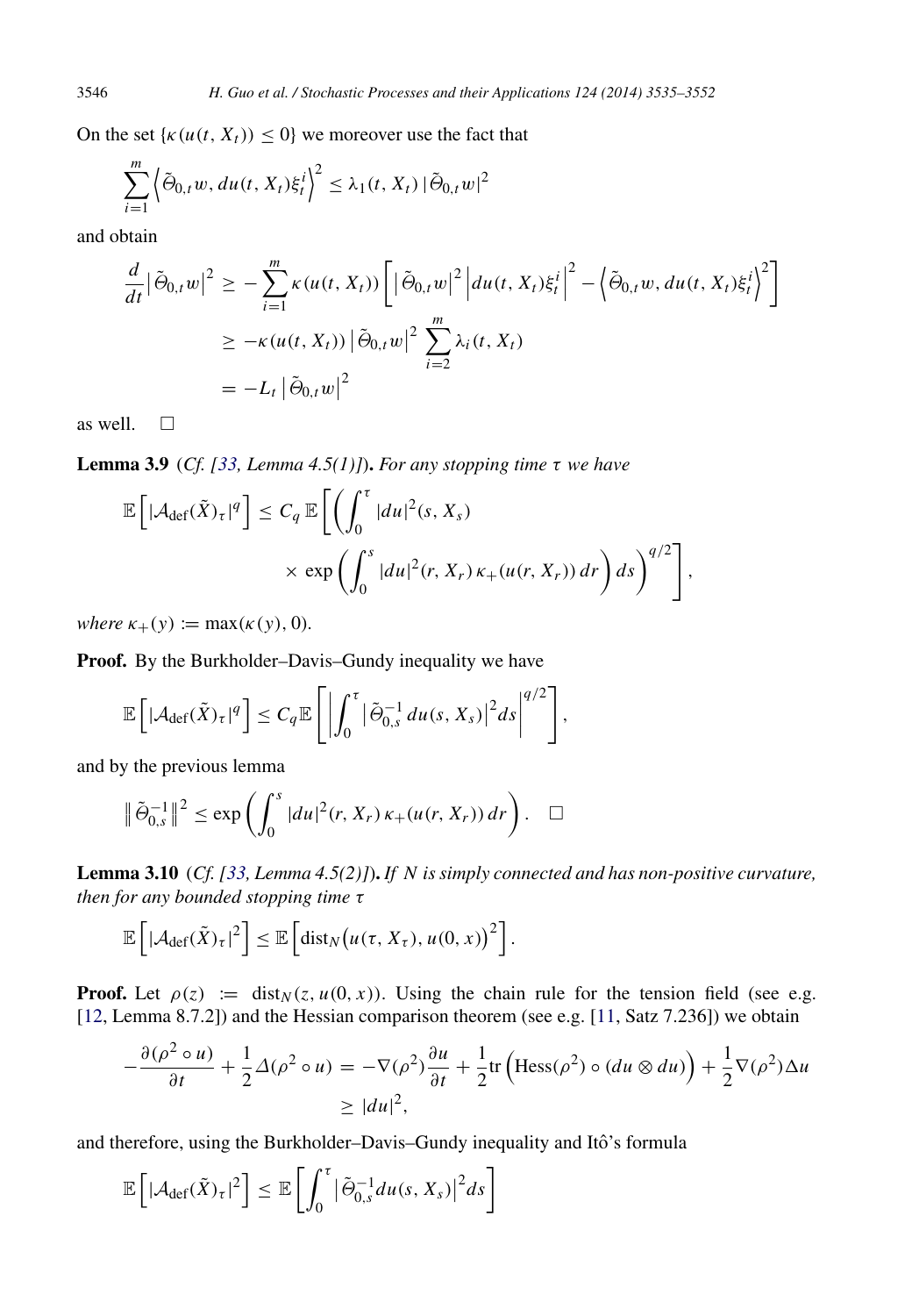$$
\leq \mathbb{E}\left[\int_0^{\tau} |du|^2(s, X_s) ds\right]
$$
  
\n
$$
\leq \mathbb{E}\left[\int_0^{\tau} \left(-\frac{\partial(\rho^2 \circ u)}{\partial t} + \frac{1}{2}\Delta(\rho^2 \circ u)\right)(s, X_s) ds\right]
$$
  
\n
$$
= \mathbb{E}\left[\rho^2(u(\tau, X_{\tau}))\right],
$$

as claimed.  $\square$ 

Lemma 3.11 (*Cf. [\[33,](#page-17-2) Lemma 4.6]*). *Assume that N has non-positive curvature and let*

$$
K(t, x) := \frac{\lambda_1(t, x)}{\sum_{i=2}^{m} \lambda_i(t, x)}
$$

*(with the convention*  $0/0 := 0$ *). Then for any stopping time*  $\tau$ 

$$
\mathbb{E}\left[\left|\mathcal{A}_{\text{def}}(\tilde{X})_{\tau}\right|^{q}\right] \leq C_{q} \mathbb{E}\left[\left|\int_{0}^{\tau} |du|^{2}(s, X_{s})\right| \times \exp\left(\int_{0}^{s} |du|^{2}(r, X_{r}) \frac{\kappa(u(s, X_{s}))}{K(s, X_{s})} dr\right) ds\right|^{q/2}\right].
$$

Proof. This follows immediately from the Burkholder–Davis–Gundy inequality, [Lemma 3.8](#page-10-0) and the definition of  $K$ .  $\square$ 

Corollary 3.12. *Suppose that*

<span id="page-12-0"></span>
$$
\frac{\kappa(u(s,x))}{K(s,x)} \le -b < 0
$$

*for all*  $s \geq 0$  *and all*  $x \in M$ *. Then we have* 

$$
\mathbb{E}\left[|\mathcal{A}_{\text{def}}(\tilde{X})_{\tau}|^{2}\right] \leq \frac{1}{b}\mathbb{E}\left[\left(1-\exp\left(-b\int_{0}^{\tau}|du|^{2}(r,X_{r}) dr\right)\right)\right] \leq \frac{1}{b}.
$$

Proof. Since

$$
\frac{d}{ds}\exp\left(-b\int_0^s|du|^2(r,X_r)\,dr\right)=-b\,|du|^2(s,X_s)\exp\left(-b\int_0^s|du|^2(r,X_r)\,dr\right)
$$

we have

$$
\int_0^{\tau} |du|^2(s, X_s) \exp\left(\int_0^s |du|^2(r, X_r) \frac{\kappa(u(s, X_s))}{K(s, X_s)} dr\right) ds
$$
  

$$
\leq \frac{1}{b} - \frac{1}{b} \exp\left(-b \int_0^{\tau} |du|^2(r, X_r) dr\right). \quad \Box
$$

## 4. Liouville theorems

In this section we derive Liouville type results for space–time harmonic mappings, respectively ancient solutions to the harmonic map heat flow. We work out details in three typical cases: Mappings of sub-square-root growth, of bounded dilatation, and of small image. From now on we suppose that *M* is connected.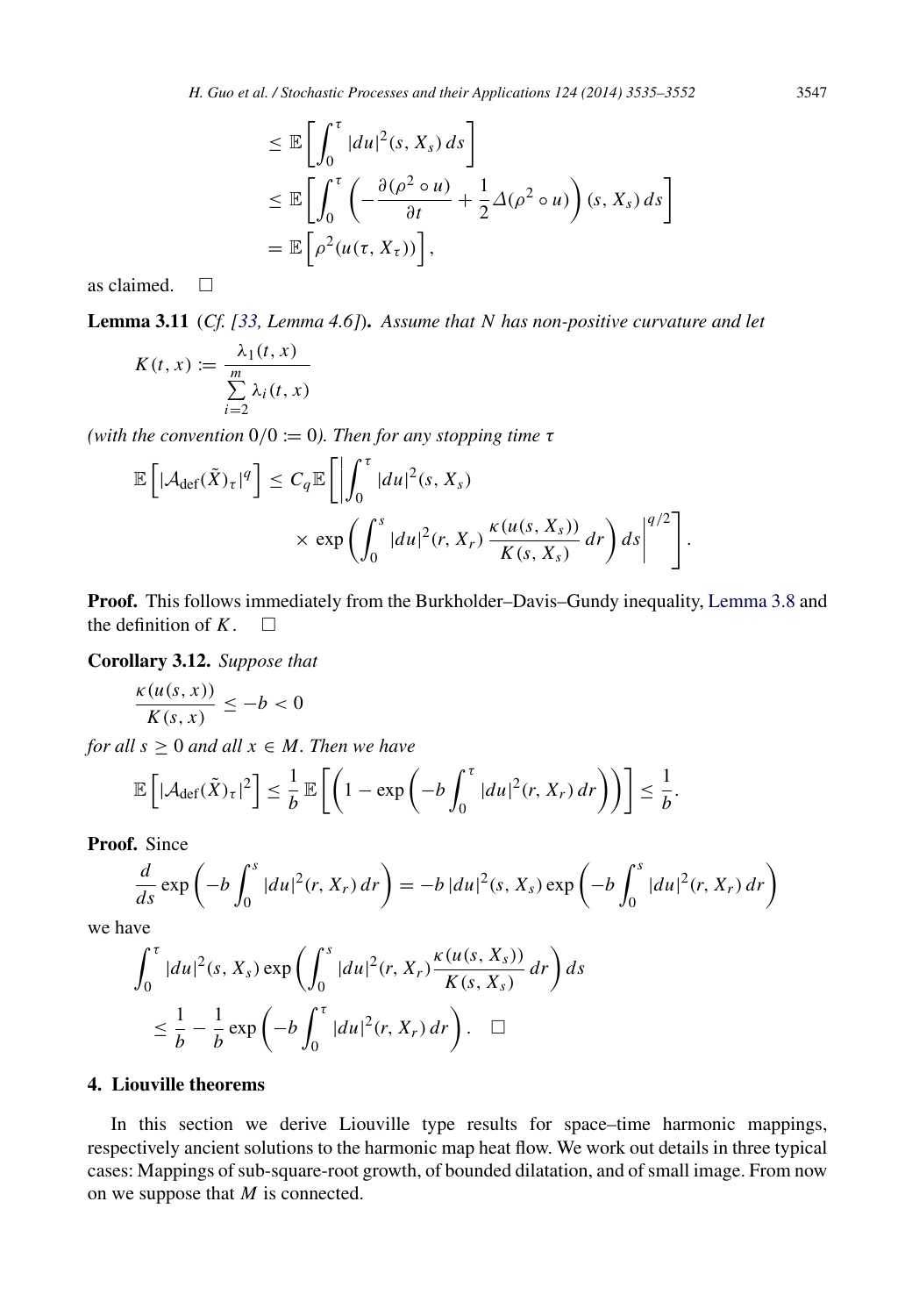## *4.1. Space–time harmonic maps of sub-square-root growth*

We say that a function  $u : \mathbb{R}_+ \times M \to N$  is of *sub-square-root growth* if for each  $x \in M$ there exists a function  $\varphi : \mathbb{R}_+ \to \mathbb{R}_+$  with

<span id="page-13-1"></span>
$$
\varphi(r)/\sqrt{r} \to 0 \tag{4.15}
$$

as  $r \to \infty$  such that for all  $t \geq 0$  and all  $z \in M$ 

<span id="page-13-0"></span>
$$
dist_N(u(t, z), u(0, x)) \le \varphi(d_{g(t)}(z, x)).
$$
\n(4.16)

Theorem 4.1. *Suppose that M is connected,*

<span id="page-13-2"></span>
$$
\frac{\partial g}{\partial t} \le \text{Ric}_{g(t)}
$$

*(backward super Ricci flow), that for each*  $x \in M$  *there exists*  $r_0 > 0$  *such that the constant*  $C(x, r_0)$  *defined in* [\(3.9\)](#page-6-2) *is finite, and that* N *is simply-connected and has non-positive sectional curvatures. Then every space–time harmonic mapping u*:  $\mathbb{R}_+ \times M \rightarrow N$  of sub-square-root *growth is constant.*

**Proof.** By [Lemmas 3.7](#page-8-0) and [3.10](#page-11-0) and [\(4.16\)](#page-13-0) we have for each  $R > 0$ 

$$
|du(0, x)v|^2 \le C_2 c_2(R) |v|^2 \mathbb{E} \left[ \text{dist}_{N}(u(\tau_R, X_{\tau_R}), u(0, x))^2 \right]
$$
  

$$
\le C_2 c_2(R) |v|^2 \mathbb{E} \left[ \varphi^2(d_{g(\tau_R)}(X_{\tau_R}, x)) \right]
$$
  

$$
= C_2 c_2(R) |v|^2 \varphi(R)^2.
$$

The claim now follows by letting  $R \to \infty$ , taking into account [Lemma 3.1](#page-5-1) and [\(4.15\).](#page-13-1)  $\square$ 

Analogously, a mapping  $u: (-\infty, T] \times M \rightarrow N$  is said to be of sub-square-root growth if  $(4.16)$  holds for all  $(t, z) \in (-\infty, T] \times M$ .

Corollary 4.2. *Suppose that M is connected and that*

∂*g*  $\frac{\partial S}{\partial t} \geq -Ric_{g(t)}$  *on*  $(-\infty, T] \times M$ 

*(forward super Ricci flow). Assume that for each*  $x \in M$  *there exists*  $r_0 > 0$  *such that* sup { $\left|\text{Ric}(t, y)\right|$ : *t* ∈ (−∞, *T*],  $d_{g(t)}(x, y) \le r_0$ } (the analogue of the constant  $C(x, r_0)$  defined *in* [\(3.9\)](#page-6-2)*) is finite, and that N is simply-connected and has non-positive sectional curvatures. Then any ancient solution of sub-square-root growth u* :  $(-\infty, T] \times M \rightarrow N$  *to the harmonic map heat flow is constant.*

Remark 4.3. [Theorem 4.1](#page-13-2) should be compared with S.-Y. Cheng's Liouville theorem [\[4\]](#page-16-14) which gives an analogous statement for harmonic maps of sublinear growth when *M* is equipped with a fixed metric of non-negative Ricci curvature, see [\[33,](#page-17-2) Corollary 5.10] and [\[30\]](#page-17-18) for stochastic proofs. All these proofs depend crucially on the Laplacian comparison theorem. In the case of backward super Ricci flow the stronger assumption of sub-square-root growth is needed because estimate [\(3.10\)](#page-6-0) is weaker than estimate [\(3.11\)](#page-6-3) which holds in the case of a fixed metric with non-negative Ricci curvature, see the discussion in [Remark 3.2.](#page-6-4)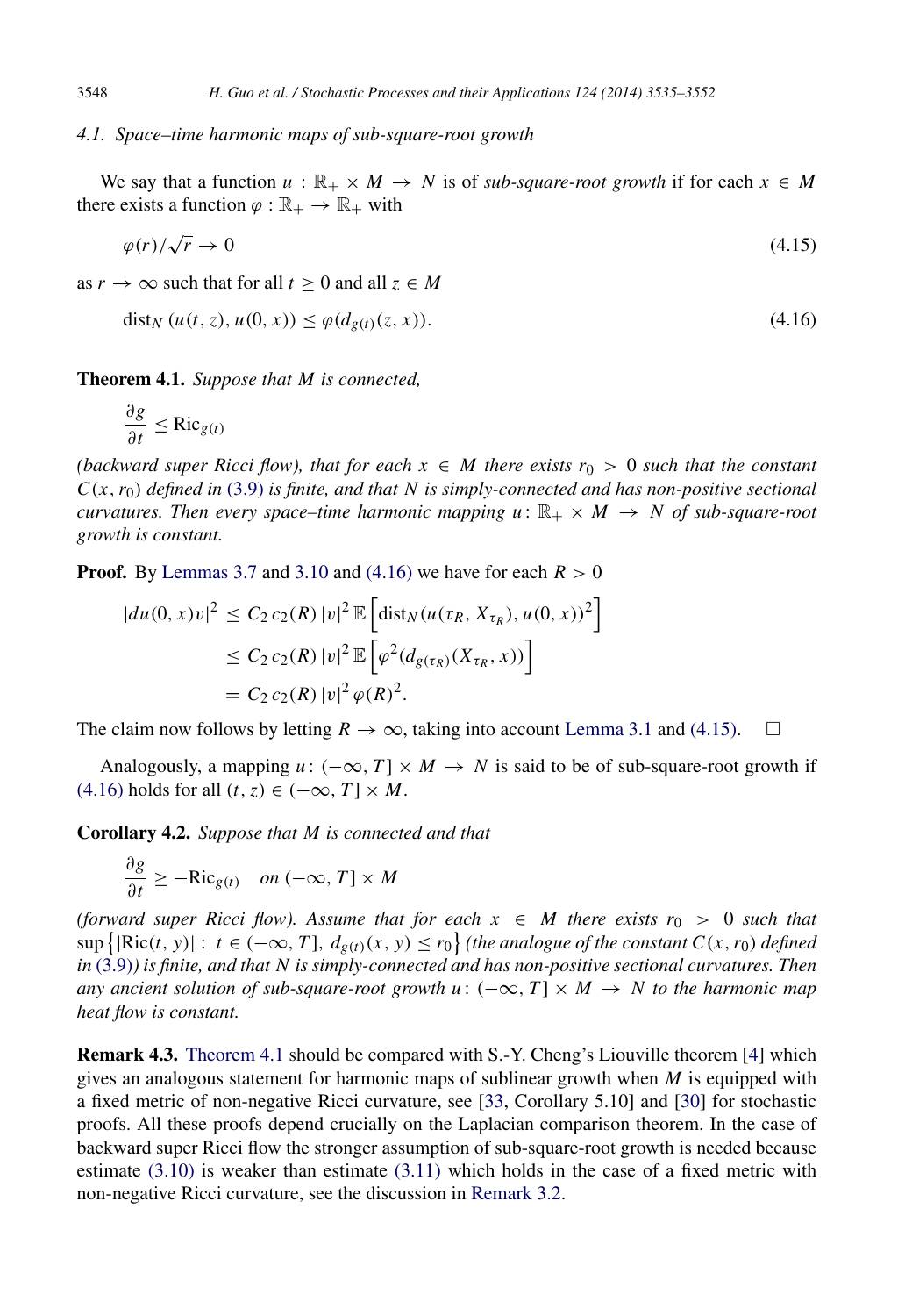## *4.2. Space–time harmonic maps of bounded dilatation*

Let  $u : \mathbb{R}_+ \times M \to N$  be a space–time harmonic map. We say that *u* is of *bounded dilatation* if there is a real constant *C* such that

<span id="page-14-0"></span>
$$
\lambda_1(t,x) \le C \sum_{i=2}^m \lambda_i(t,x) \tag{4.17}
$$

for all  $(t, x) \in \mathbb{R}_+ \times M$ . Similarly, an ancient solution  $u: (-\infty, T] \times M \rightarrow N$  to the harmonic map heat flow is said to be of bounded dilatation if [\(4.17\)](#page-14-0) holds for all  $(t, x) \in (-\infty, T] \times M$ .

Theorem 4.4 (*Cf. [\[33,](#page-17-2) Corollary 5.15] for Harmonic Maps in the Case of a Fixed Metric*). *Suppose that M is connected,*

$$
\frac{\partial g}{\partial t} \leq \text{Ric}_{g(t)}
$$

*(backward super Ricci flow), that for each*  $x \in M$  *there exists*  $r_0 > 0$  *such that*  $C(x, r_0)$  *is finite, and that N has uniformly strictly negative sectional curvatures. Then any space–time harmonic map*  $u : \mathbb{R}_+ \times M \to N$  *of bounded dilatation is constant.* 

**Proof.** The assumptions on the curvature of  $N$  and the dilatation of  $u$  imply that there is a constant  $b > 0$  such that

$$
\frac{\kappa(u(t,x))}{K^2(t,x)} \le -b < 0
$$

for all  $t \ge 0$  and all  $x \in M$ . [Lemma 3.7](#page-8-0) and [Corollary 3.12](#page-12-0) then imply that

$$
|du(0, x)v|^2 \leq \frac{C_2c(R)|v|^2}{b(1-\exp(-c(R)t))^2}.
$$

Letting first  $t \to \infty$  and then  $R \to \infty$ , one obtains that  $du(0, x) = 0$ .

Corollary 4.5. *Suppose that M is connected,*

$$
\frac{\partial g}{\partial t} \ge -\text{Ric}_{g(t)} \quad on \, (-\infty, T] \times M
$$

*(forward super Ricci flow), that for each*  $x \in M$  *there exists*  $r_0 > 0$  *such that*  $\sup\{|Ric(t, y)|$  : *t* ∈ (−∞, *T*],  $d_{g(t)}(x, y) \leq r_0$  is finite, and that N has uniformly strictly negative sectional *curvatures. Then any ancient solution of bounded dilatation u:*  $(-\infty, T] \times M \rightarrow N$  to the *harmonic map heat flow is constant.*

## *4.3. Space–time harmonic maps of small image*

Let  $(N, h)$  be a Riemannian manifold and  $\lambda > 0$ . Recall that an *N*-valued martingale *Y* is said to have *exponential moments of order* λ if

<span id="page-14-1"></span>
$$
\mathbb{E}\left[\exp\left(\lambda \int_0^\infty h(dY_s, dY_s)\right)\right] < \infty.
$$

**Remark 4.6.** Let  $(N, h)$  be a Riemannian manifold,  $B \subset N$  an open subset and  $\lambda > 0$ . Suppose that there is a real-valued  $C^2$  function  $f$  on  $B$  satisfying  $c_1 \le f \le c_2$  for some positive constants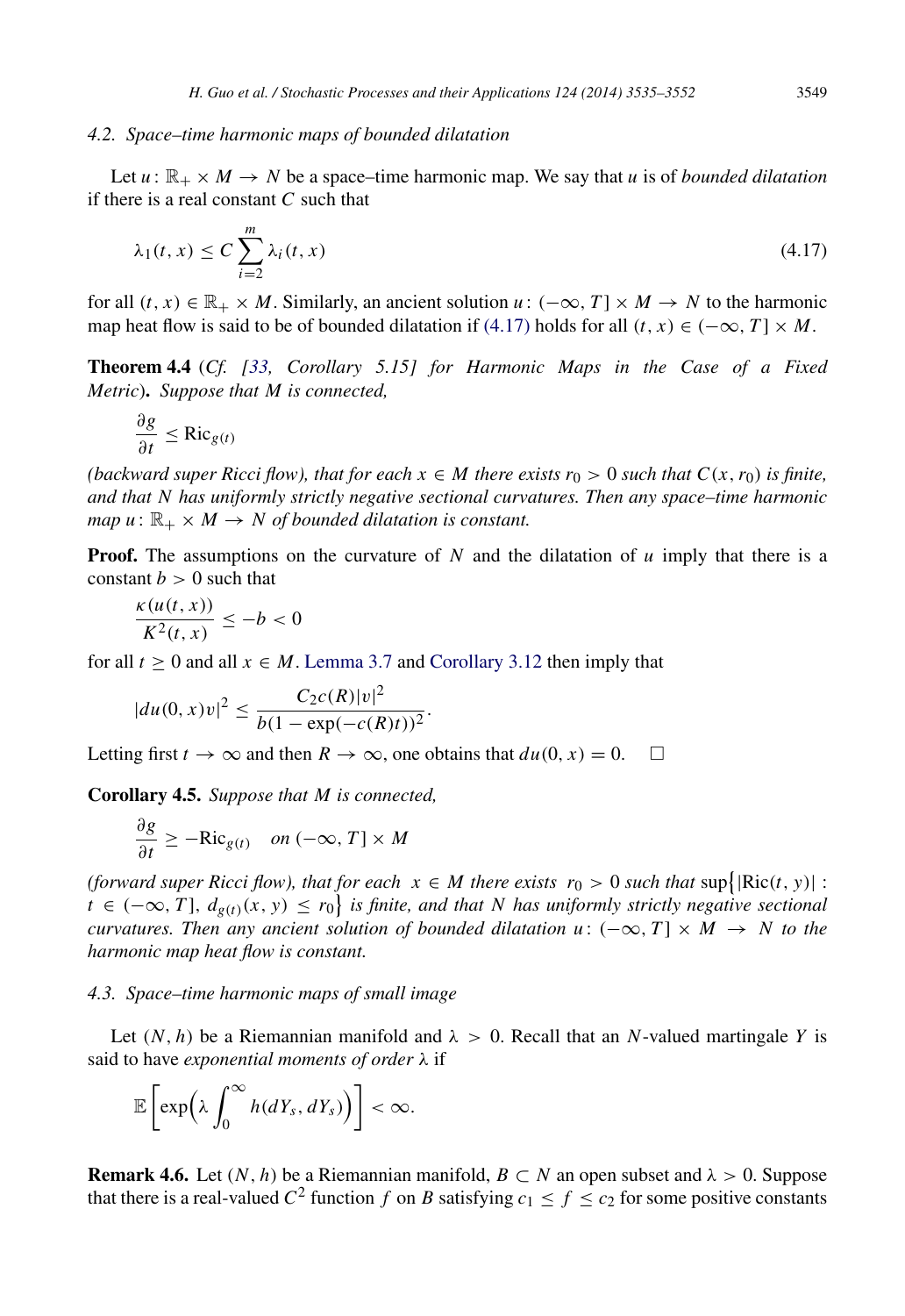3550 *H. Guo et al. / Stochastic Processes and their Applications 124 (2014) 3535–3552*

*c*1, *c*<sup>2</sup> such that

$$
\nabla df + 2\lambda f \le 0. \tag{4.18}
$$

Then every *N*-valued martingale taking its values in *B* has exponential moments of order  $\lambda$ , see [\[28,](#page-17-19) Proposition 2.1.2], [\[33,](#page-17-2) Remark 5.2].

**Definition 4.7.** Let  $(N, h)$  be a Riemannian manifold,  $y \in N$  a point, and  $B = B(y, r)$  an open geodesic ball about *y* of radius *r*. Such a geodesic ball is said to be *regular* if it does not meet the cut locus of its center *y* and if  $\kappa < (\pi/2r)^2$  where  $\kappa$  denotes an upper bound of the sectional curvatures of *N* on  $B(y, r)$ .

<span id="page-15-0"></span>**Example 4.8.** Suppose that  $B(y, r)$  is a relatively compact regular geodesic ball in *N* such that  $r < \pi/(2\sqrt{\kappa})$  where  $\kappa > 0$  is an upper bound of the sectional curvatures of *N* on  $B(y, r)$ . Let  $f = \cos(\sqrt{\kappa q} d(y, \cdot))$  where  $q > 1$  is chosen in such a way that  $0 < c_1 \le f$  holds on  $B(y, r)$ for some  $c_1 > 0$ . Then

 $\nabla df + \kappa q f \leq 0$ ,

which by [Remark 4.6](#page-14-1) means that any  $B(y, r)$ -valued martingale has exponential moments of order  $\kappa q/2$ .

Theorem 4.9 (*Cf. [\[33,](#page-17-2) Corollary 5.5] for Harmonic Maps in the Case of a Fixed Metric*). *Suppose that M is connected and*

$$
\frac{\partial g}{\partial t} \le \text{Ric}_{g(t)}
$$

*(backward super Ricci flow) and that for each*  $x \in M$  *there exists*  $r_0 > 0$  *such that*  $C(x, r_0)$ *is finite. Let B be a relatively compact regular geodesic ball in N of radius r such that*  $r \leq \pi/(2\sqrt{\kappa})$  where  $\kappa > 0$  is an upper bound of the sectional curvatures of N on B. Then *any space–time harmonic map u* :  $\mathbb{R}_+ \times M \to N$  taking its values in B is constant.

**Proof.** Let  $q \in (1, 2]$  be as in [Example 4.8](#page-15-0) and p be such that  $1/p + 1/q = 1$ . Since by [Lemma 3.7](#page-8-0) the  $L^p$ -norm term on the right-hand side of [\(3.8\)](#page-5-0) tends to 0 as  $t \to \infty$  and then  $R \to \infty$ , it is sufficient to show that  $\mathbb{E} \left[ [\mathcal{A}_{\text{def}}(\tilde{X})_{t \wedge \tau_R} |^q] \right]$  is bounded uniformly in *t* and *R*. By [Lemma 3.9](#page-11-1) we have

$$
\mathbb{E}\left[|\mathcal{A}_{\text{def}}(\tilde{X})_{t\wedge\tau_R}|^q\right]\leq C_q\,\mathbb{E}\left[\left(\int_0^{t\wedge\tau_R}\rho(s)\exp\left(\int_0^s\rho(r)\,\kappa_+(\tilde{X}_r)\,dr\right)ds\right)^{q/2}\right],
$$

where  $\rho(s) := |du|^2(s, X_s)$ . Since by assumption  $\kappa_+(\tilde{X}_r) \leq \kappa$  for a constant  $\kappa > 0$ , and using

$$
\rho(s) \exp\left\{\kappa \int_0^s \rho(r) dr\right\} = \frac{1}{\kappa} \frac{d}{ds} \exp\left\{\kappa \int_0^s \rho(r) dr\right\},\,
$$

we finally obtain

$$
\mathbb{E}\left[|\mathcal{A}_{\text{def}}(\tilde{X})_{t\wedge\tau_R}|^q\right] \leq C_q \mathbb{E}\left[\left\{\frac{1}{\kappa}\left(\exp\left\{\kappa \int_0^{t\wedge\tau_R} |du|^2(r,X_r)\,dr\right\}-1\right)\right\}^{q/2}\right] \leq \frac{C_q}{\kappa^{q/2}} \mathbb{E}\left[\left(\exp\left\{\kappa \int_0^\infty |du|^2(r,X_r)\,dr\right\}-1\right)^{q/2}\right].
$$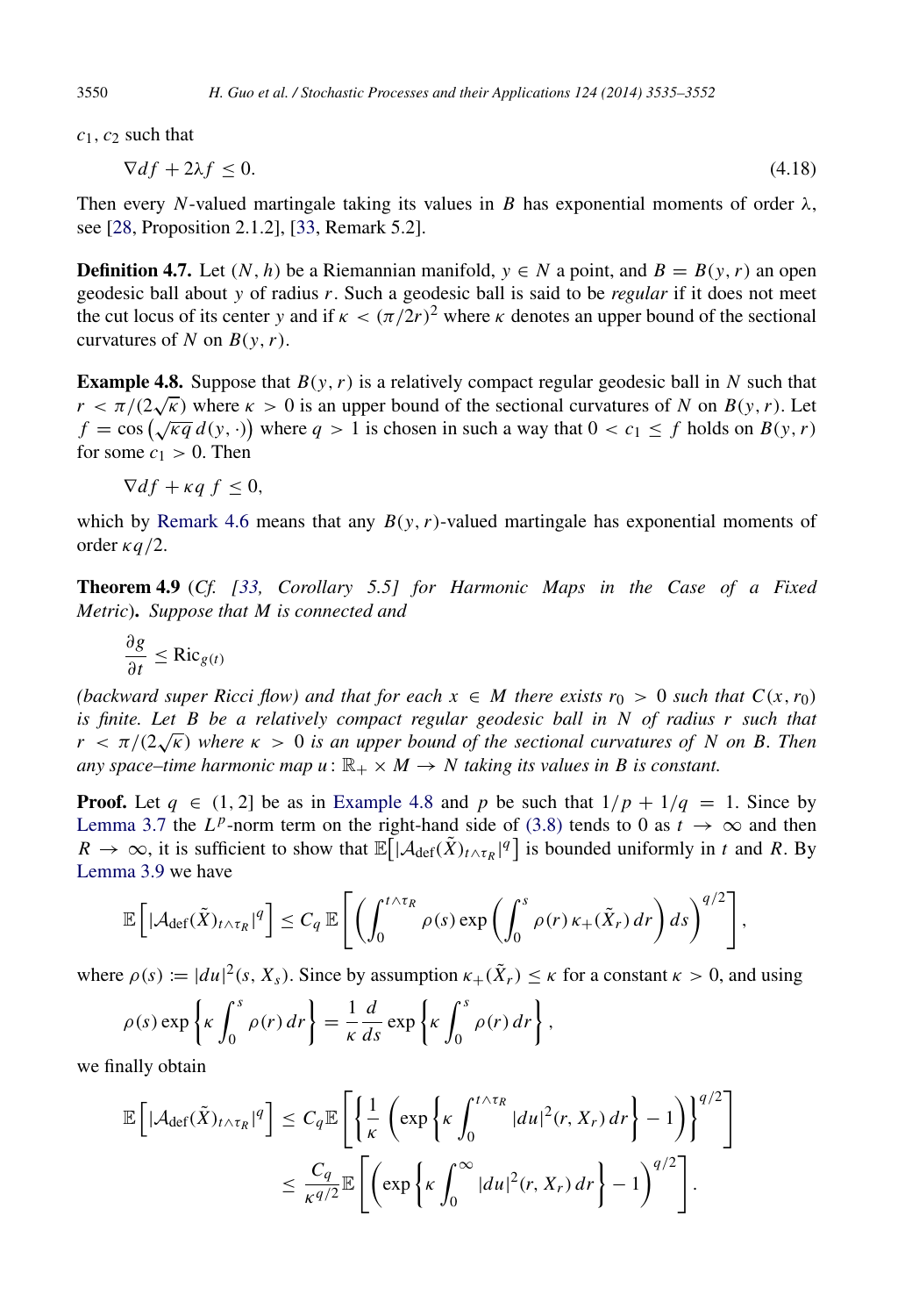$$
\mathbb{E}\left[\exp\left(\frac{\kappa q}{2}\int_0^\infty |du|^2(r,X_r)\,dr\right)\right]<\infty.\quad \Box
$$

Corollary 4.10. *Suppose that M is connected and*

$$
\frac{\partial g}{\partial t} \ge -\text{Ric}_{g(t)} \quad on \, (-\infty, T] \times M
$$

*(forward super Ricci flow) and that for each*  $x \in M$  *there exists r<sub>0</sub> > 0 such that*  $\sup \{|Ric(t, y)| : t \in (-\infty, T], d_{g(t)}(x, y) \leq r_0\}$  is finite. Let B be a relatively compact regular *geodesic ball in* N of radius r such that  $r < \pi/(2\sqrt{\kappa})$  where  $\kappa > 0$  is an upper bound of *the sectional curvatures of N on B. Then any ancient solution u*:  $(-\infty, T] \times M \rightarrow N$  to the *harmonic map heat flow taking values in B is constant.*

#### Acknowledgment

The first author was supported by NSFC (Grant No. 11171143) and Zhejiang Provincial Natural Science Foundation of China (Project No. LY13A010009). We would like to thank an anonymous referee for very useful comments.

## References

- <span id="page-16-8"></span>[1] M. [Arnaudon, K.A. Coulibaly, A. Thalmaier, Brownian motion with respect to a metric depending on time:](http://refhub.elsevier.com/S0304-4149(14)00134-3/sbref1) definition, existence and applications to Ricci flow, C. R. Acad. Sci. Paris, Ser. I 346 (2008) 773–778.
- <span id="page-16-2"></span>[2] M. [Arnaudon, X.-M. Li, A. Thalmaier, Manifold-valued martingales, changes of probabilities, and smoothness of](http://refhub.elsevier.com/S0304-4149(14)00134-3/sbref2) finely harmonic maps, Ann. Inst. Henri Poincaré Probab. Stat. 35 (1999) 765-791.
- <span id="page-16-10"></span>[3] M. [Arnaudon, A. Thalmaier, Complete lifts of connections and stochastic Jacobi fields, J. Math. Pures Appl. 77](http://refhub.elsevier.com/S0304-4149(14)00134-3/sbref3) (1998) 283–315.
- <span id="page-16-14"></span>[4] S.[Y. Cheng, Liouville theorem for harmonic maps, in: Geometry of the Laplace Operator \(Proc. Sympos. Pure](http://refhub.elsevier.com/S0304-4149(14)00134-3/sbref4) Math., Univ. Hawaii, Honolulu, Hawaii, 1979), Amer. Math. Soc., Providence, RI, 1980, pp. 147–151.
- <span id="page-16-6"></span>[5] B. [Chow, S.-C. Chu, D. Glickenstein, C. Guenther, J. Isenberg, T. Ivey, D. Knopf, P. Lu, F. Luo, L. Ni, The Ricci](http://refhub.elsevier.com/S0304-4149(14)00134-3/sbref5) Flow: Techniques and Applications, Part II: Analytic Aspects, American Mathematical Society, Providence, RI, 2008.
- <span id="page-16-12"></span>[6] B. [Chow, P. Lu, L. Ni, Hamilton's Ricci Flow, American Mathematical Society, Providence, RI, 2006.](http://refhub.elsevier.com/S0304-4149(14)00134-3/sbref6)
- <span id="page-16-9"></span>[7] K.[A. Coulibaly-Pasquier, Brownian motion with respect to time-changing Riemannian metrics, applications to](http://refhub.elsevier.com/S0304-4149(14)00134-3/sbref7) Ricci flow, Ann. Inst. Henri Poincaré Probab. Stat. 47 (2011) 515–538.
- <span id="page-16-3"></span>[8] M. [Cranston, W.S. Kendall, Yu. Kifer, Gromov's hyperbolicity and Picard's little theorem for harmonic maps,](http://refhub.elsevier.com/S0304-4149(14)00134-3/sbref8) in: Stochastic Analysis and Applications, (Powys, 1995), World Sci. Publ., River Edge, NJ, 1996, pp. 139–164.
- <span id="page-16-0"></span>[9] J. [Eells, J.H. Sampson, Harmonic mappings of Riemannian manifolds, Amer. J. Math. 86 \(1964\) 109–160.](http://refhub.elsevier.com/S0304-4149(14)00134-3/sbref9)
- <span id="page-16-7"></span>[10] H. [Guo, R. Philipowski, A. Thalmaier, Martingales on manifolds with time-dependent connection, J. Theor. Probab.](http://refhub.elsevier.com/S0304-4149(14)00134-3/sbref10) (2014) in press.
- <span id="page-16-1"></span>[11] W. [Hackenbroch, A. Thalmaier, Stochastische Analysis, B.G. Teubner, Stuttgart, 1994.](http://refhub.elsevier.com/S0304-4149(14)00134-3/sbref11)
- <span id="page-16-13"></span>[12] J. J[ost, Riemannian Geometry and Geometric Analysis, fourth ed., Springer-Verlag, Berlin, Heidelberg, 2005.](http://refhub.elsevier.com/S0304-4149(14)00134-3/sbref12)
- <span id="page-16-11"></span>[13] I. [Karatzas, S.E. Shreve, Brownian Motion and Stochastic Calculus, Springer-Verlag, New York, 1988.](http://refhub.elsevier.com/S0304-4149(14)00134-3/sbref13)
- <span id="page-16-4"></span>[14] W.[S. Kendall, Martingales on manifolds and harmonic maps, in: R. Durrett, M.A. Pinsky \(Eds.\), Geometry of](http://refhub.elsevier.com/S0304-4149(14)00134-3/sbref14) Random Motion, American Mathematical Society, Providence, RI, 1988, pp. 121–157. (Correction note in Stoch. Stoch. Rep. 37 (1991), 253–257).
- <span id="page-16-5"></span>[15] W.S. Kendall, From stochastic parallel transport to harmonic maps, in: J. Jost, W.S. Kendall, U. Mosco, M. Röckner, K.-T. Sturm (Eds.), New Directions in Dirichlet Forms, American Mathematical Society, Providence, RI, 1998, pp. 49–115.